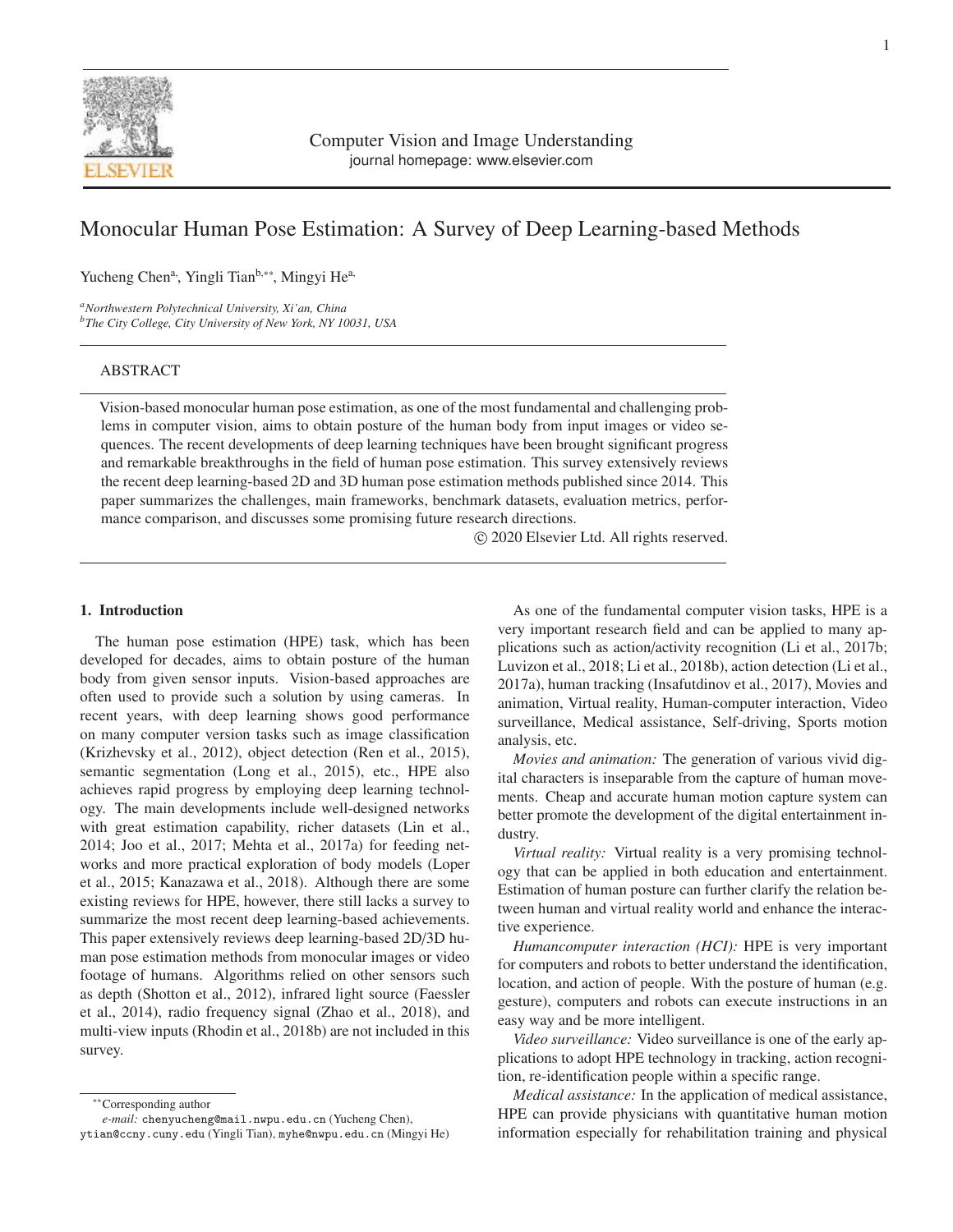

Fig. 1. Typical challenges of HPE in monocular images or videos. Example images are from Max Planck Institute for Informatics (MPII) dataset (Andriluka et al., 2014).

therapy.

*Self-driving:* Advanced self-driving has been developed rapidly. With HPE, self-driving cars can respond more appropriately to pedestrians and offer more comprehensive interaction with traffic coordinators.

*Sport motion analysis:* Estimating players' posture in sport videos can further obtain the statistics of athletes' indicators (e.g. running distance, number of jumps). During training, HPE can provide a quantitative analysis of action details. In physical education, instructors can make more objective evaluations of students with HPE.

Monocular human pose estimation has some unique characteristics and challenges. As shown in Fig. 1, the challenges of human pose estimation mainly fall in three aspects:

- Flexible body configuration indicates complex interdependent joints and high degree-of-freedom limbs, which may cause self-occlusions or rare/complex poses.
- Diverse body appearance includes different clothing and self-similar parts.
- Complex environment may cause foreground occlusion, occlusion or similar parts from nearby persons, various viewing angles, and truncation in the camera view.

The papers of human pose estimation can be categorized in different ways. Based on whether to use designed human body models or not, the methods can be categorized into generative methods (model-based) and discriminative methods (model-free). According to from which level (high-level abstraction or low-level pixel evidence) to start the processing, they can be classified into top-down methods and bottom-up methods. More details of different category strategies for HPE approaches are summarized in Table 2 and described in Section 2.1.

As listed in Table 1, with the development of human pose estimation in the past decades, several notable surveys summarized the research work in this area. The surveys (Aggarwal and Cai, 1999; Gavrila, 1999; Poppe, 2007; Ji and Liu, 2010; Moeslund et al., 2011) reviewed the early work of human motion analysis in many aspects (e.g., detection and tracking, pose estimation, recognition) and described the relation between human pose estimation and other related tasks. While Hu et al. (2004) summarized the research of human motion analysis for video surveillance application, the reviews (Moeslund and Granum, 2001; Moeslund et al., 2006) focused on the human motion capture systems. More recent surveys were mainly focusing on relatively narrow directions, such as RGB-D-based action recognition(Chen et al., 2013; Wang et al., 2018b), 3D HPE (Sminchisescu, 2008; Holte et al., 2012; Sarafianos et al., 2016), model-based HPE (Holte et al., 2012; Perez-Sala et al., 2014), body parts-based HPE (Liu et al., 2015), and monocularbased HPE (Sminchisescu, 2008; Gong et al., 2016).

Different from existing review papers, this survey extensively summarizes the recent milestone work of deep learning-based human pose estimation methods, which were mainly published from 2014. In order to provide a comprehensive summary, this survey includes a few research work which has been discussed in some surveys (Liu et al., 2015; Gong et al., 2016; Sarafianos et al., 2016), but most of the recent advances are not been presented in any survey before.

The remainder of this paper is organized as follows. Section 2 introduces the existing review papers for human motion analysis and HPE, different ways to category HPE methods, and the widely used human body models. Sections 3 and 4 describe 2D HPE and 3D HPE approaches respectively. In each section, we further describe HPE approaches for both single person pose estimation and multi-person pose estimation. Since data are a very important and fundamental element for deep learning-based methods, the recent HPE datasets and the evaluation metrics are summarized in Section 5. Finally, Section 6 concludes the paper and discusses several promising future research directions.

#### 2. Categories of HPE Methods and Human Body Models

# *2.1. HPE Method Categories*

This section summarizes the different categories of deep learning-based HPE methods based on different characteristics: 1) generative (human body model-based) and discriminative (human body model-free); 2) top-down (from highlevel abstraction to low-level pixel evidence) and bottom-up (from low-level pixel evidence to high-level abstraction); 3) regression-based (directly mapping from input images to body joint positions) and detection-based (generating intermediate image patches or heatmaps of joint locations); and 4) one-stage (end-to-end training) and multi-stage (stage-by-stage training).

Generative V.S. Discriminative: The main difference between generative and discriminative methods is whether a method uses human body models or not. Based on the different representations of human body models, generative methods can be processed in different ways such as prior beliefs about the structure of the body model, geometrically projection from different views to 2D or 3D space, high-dimensional parametric space optimization in regression manners. More details of human body model representation can be found in Section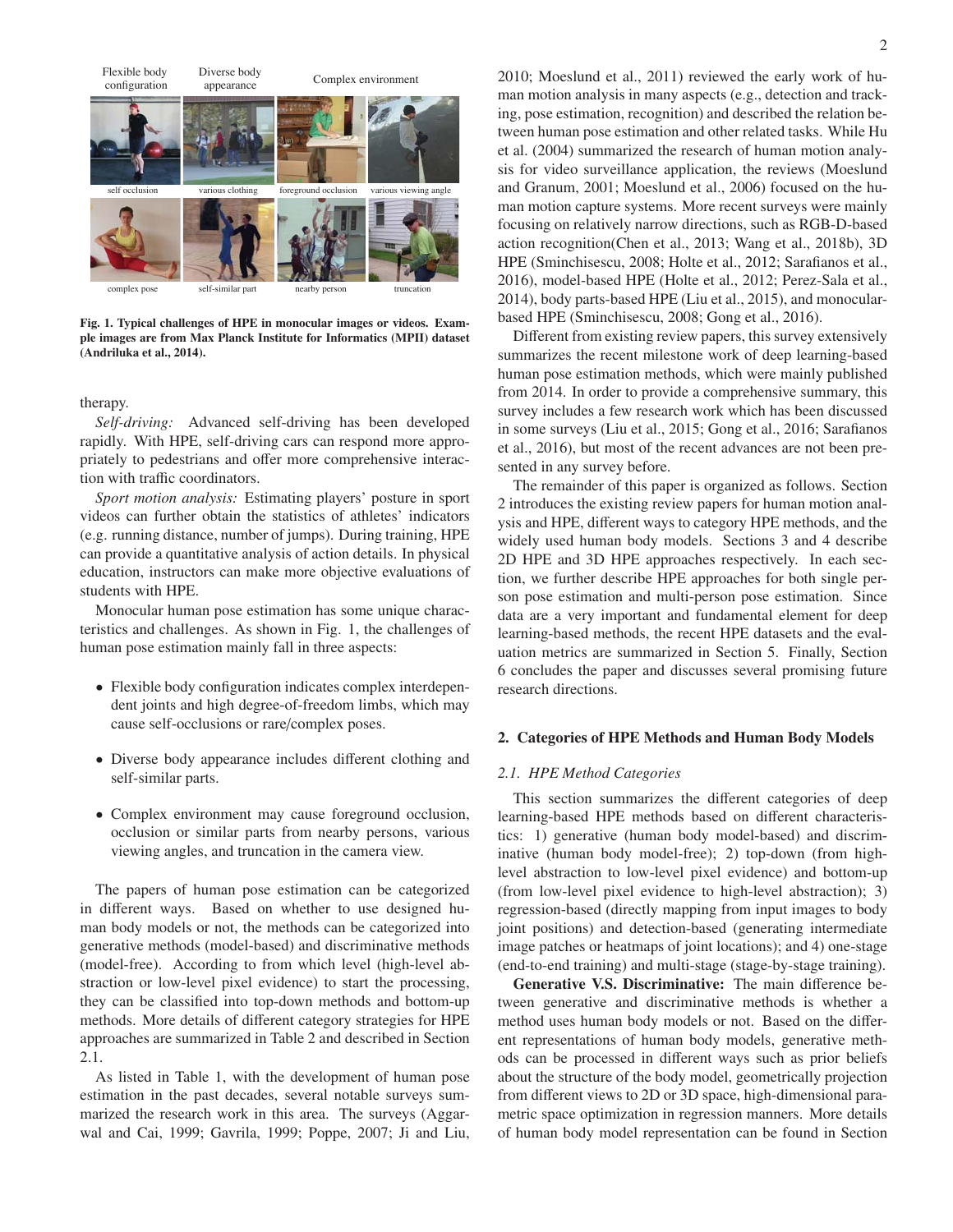|  | Table 1. Summary of the related surveys of human motion analysis and HPE. |  |
|--|---------------------------------------------------------------------------|--|
|  |                                                                           |  |

| No.             | Survey & Reference                                                                                | Venue                    | Content                                                                                                                                                      |
|-----------------|---------------------------------------------------------------------------------------------------|--------------------------|--------------------------------------------------------------------------------------------------------------------------------------------------------------|
| $\mathbf{1}$    | Human motion analysis: A review (Aggarwal and                                                     | <b>CVIU</b>              | A review of human motion analysis including body structure analysis,                                                                                         |
|                 | Cai, 1999)                                                                                        |                          | motion tracking and action recognition.                                                                                                                      |
| $\overline{2}$  | The visual analysis of human movement: A survey<br>(Gavrila, 1999)                                | CVIU                     | A survey of whole-body and hand motion analysis.                                                                                                             |
| $\overline{3}$  | A survey of computer vision-based human motion                                                    | $\overline{\text{CVIU}}$ | An overview based on motion capture system, including initialization,                                                                                        |
|                 | capture (Moeslund and Granum, 2001)                                                               |                          | tracking, pose estimation, and recognition.                                                                                                                  |
| $\overline{4}$  | A survey on visual surveillance of object motion and                                              | <b>TSMCS</b>             | A summary of human motion analysis based one the framework of visual                                                                                         |
|                 | behaviors (Hu et al., 2004)                                                                       |                          | surveillance in dynamic scenes.                                                                                                                              |
| $\overline{5}$  | A survey of advances in vision-based human motion<br>capture and analysis (Moeslund et al., 2006) | CVIU                     | Further summary of human motion capture and analysis from 2000 to<br>2006, following (Moeslund and Granum, 2001).                                            |
| 6               | Vision-based human motion analysis: An overview<br>(Poppe, 2007)                                  | <b>CVIU</b>              | A summary of vision-based human motion analysis with markerless data.                                                                                        |
| 7               | 3D human motion analysis in monocular video:<br>techniques and challenges (Sminchisescu, 2008)    | <b>Book</b><br>Chapter   | An overview of reconstructing 3D human motion with video sequences<br>from single-view camera.                                                               |
| 8               | Advances in view-invariant human motion analysis:<br>A review (Ji and Liu, 2010)                  | <b>TSMCS</b>             | A summary of human motion analysis, including human detection,<br>view-invariant pose representation and estimation, and behavior<br>understanding.          |
| $\overline{9}$  | Visual analysis of humans (Moeslund et al., 2011)                                                 | <b>Book</b>              | A comprehensive overview of human analysis, including detection and<br>tracking, pose estimation, recognition, and applications with human body<br>and face. |
| 10              | Human pose estimation and activity recognition from                                               | <b>JSTSP</b>             | A review of model-based 3D HPE and action recognition methods under                                                                                          |
|                 | multi-view videos: Comparative explorations of                                                    |                          | multi-view.                                                                                                                                                  |
|                 | recent developments (Holte et al., 2012)                                                          |                          |                                                                                                                                                              |
| 11              | A survey of human motion analysis using depth                                                     | <b>PRL</b>               | A survey of traditional RGB-D-based human action recognition methods,                                                                                        |
|                 | imagery (Chen et al., 2013)                                                                       |                          | including description of sensors, corresponding datasets, and approaches.                                                                                    |
| $\overline{12}$ | A survey on model based approaches for 2D and 3D                                                  | Sensors                  | A survey of model-based approaches for HPE, grouped in five main                                                                                             |
|                 | visual human pose recovery (Perez-Sala et al., 2014)                                              |                          | modules: appearance, viewpoint, spatial relations, temporal consistence,<br>and behavior.                                                                    |
| $\overline{13}$ | A survey of human pose estimation: the body parts                                                 | <b>JVCIR</b>             | A survey of body parts parsing-based HPE methods under both single-view                                                                                      |
|                 | parsing based methods (Liu et al., 2015)                                                          |                          | and multiple-view from different input sources (images, videos, depth).                                                                                      |
| $\overline{14}$ | Human pose estimation from monocular images: A                                                    | <b>Sensors</b>           | A survey of monocular-based traditional HPE methods with a few deep                                                                                          |
|                 | comprehensive survey (Gong et al., 2016)                                                          |                          | learning-based methods.                                                                                                                                      |
| $\overline{15}$ | 3d human pose estimation: A review of the literature                                              | $\overline{\text{CVIU}}$ | A review of 3D HPE methods with different type of inputs(e.g., single                                                                                        |
| 16              | and analysis of covariates (Sarafianos et al., 2016)                                              | <b>CVIU</b>              | image or video, monocular or multi-view).                                                                                                                    |
|                 | RGB-D-based human motion recognition with deep<br>learning: A survey (Wang et al., 2018b)         |                          | A survey of RGB-D-based motion recognition in four categories:<br>RGB-based, depth-based, skeleton-based, and RGB-D-based.                                   |
| $\overline{17}$ | <b>Monocular Human Pose Estimation: A Survey of</b>                                               | <b>Ours</b>              | A comprehensive survey of deep learning-based monocular HPE                                                                                                  |
|                 | <b>Deep Learning-based Methods</b>                                                                |                          | research and human pose datasets, organized into four groups: 2D                                                                                             |
|                 |                                                                                                   |                          | single HPE, 2D multi-HPE, 3D single HPE and 3D multi-HPE                                                                                                     |
|                 |                                                                                                   |                          |                                                                                                                                                              |

2.2. Discriminative methods directly learn a mapping from input sources to human pose space (learning-based) or search in existing examples (example-based) without using human body models. Discriminative methods are usually faster than generative methods but may have less robustness for poses never trained with.

Top-down V.S. Bottom-up: For multi-person pose estimation, HPE methods can generally be classified as top-down and bottom-up methods according to the starting point of the prediction: high-level abstraction or low-level pixel evidence. Topdown methods start from high-level abstraction to first detect persons and generate the person locations in bounding boxes. Then pose estimation is conducted for each person. In contrast, bottom-up methods first predict all body parts of every person in the input image and then group them either by human body model fitting or other algorithms. Note that body parts could be joints, limbs, or small template patches depending on different methods. With an increased number of people in an image, the computation cost of top-down methods significantly increases, while keeps stable for bottom-up methods. However, if there are some people with a large overlap, bottom-up methods face challenges to group corresponding body parts.

Regression-based V.S. Detection-based: Based on the different problem formulations, deep learning-based human pose estimation methods can be split into regression-based or detection-based methods. The regression-based methods directly map the input image to the coordinates of body joints or the parameters of human body models. The detection-based methods treat the body parts as detection targets based on two widely used representations: image patches and heatmaps of joint locations. Direct mapping from images to joint coordinates is very difficult since it is a highly nonlinear problem, while small-region representation provides dense pixel information with stronger robustness. Compared to the original image size, the detected results of small-region representation limit the accuracy of the final joint coordinates.

One-stage V.S. Multi-stage: The deep learning-based onestage methods aim to map the input image to human poses by employing end-to-end networks, while multi-stage methods usually predict human pose in multiple stages and are accompanied by intermediate supervision. For example, some multiperson pose estimation methods first detect the locations of people and then estimate the human pose for each detected person. Other 3D human pose estimation methods first predict joint lo-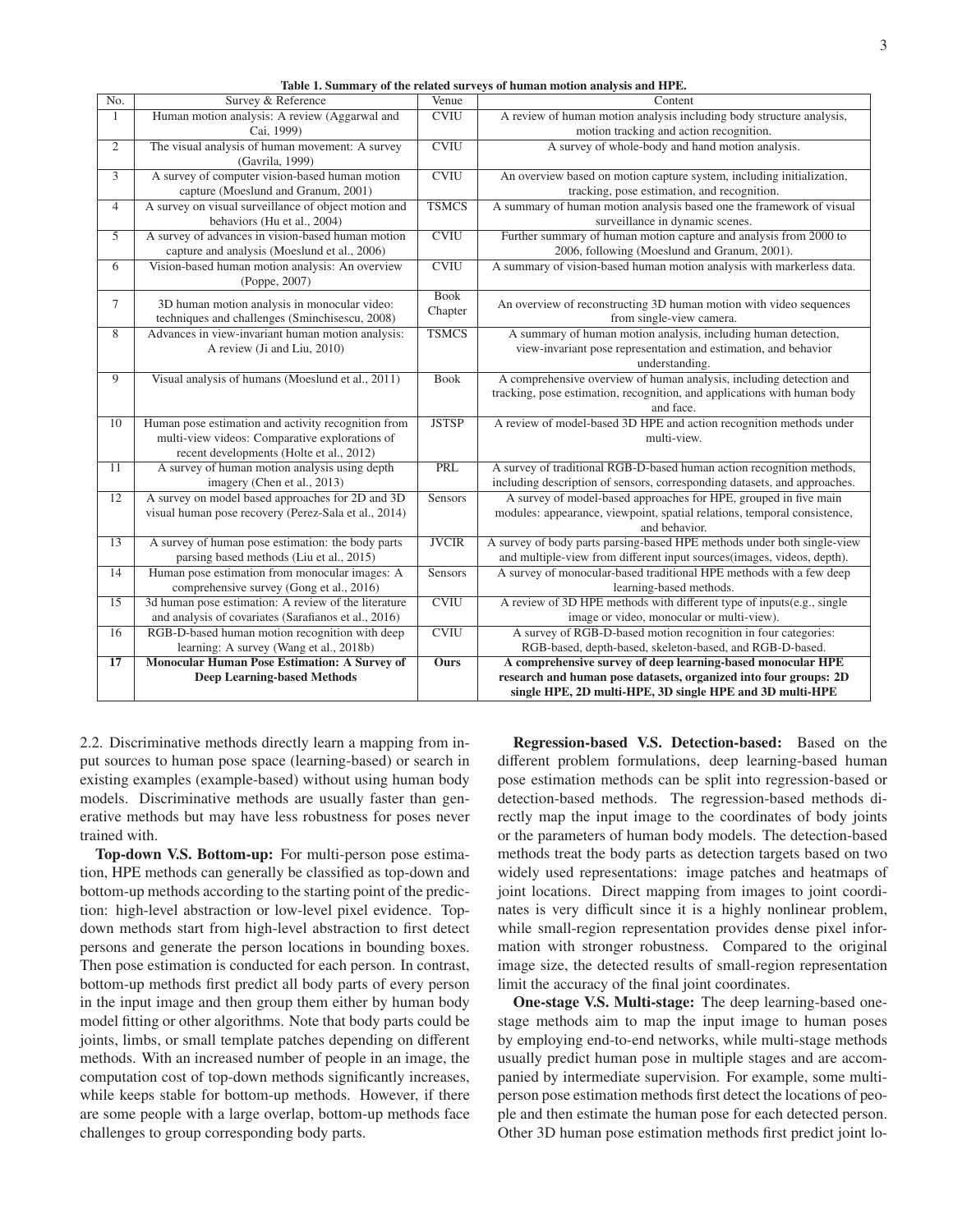| Direction | Sub-direction | Categories       | Sub-categories                                                                                                                                                                                                       |
|-----------|---------------|------------------|----------------------------------------------------------------------------------------------------------------------------------------------------------------------------------------------------------------------|
|           |               |                  | (1) Direct prediction: (Krizhevsky et al., 2012), on video (Pfister et al., 2014)                                                                                                                                    |
|           |               |                  | (2) Supervision improvement: transform heatmaps to joint coordinates (Luvizon et al., 2017; Nibali                                                                                                                   |
|           |               | Regression-based | et al., 2018), recursive refinement (Carreira et al., 2016), bone-based constraint (Sun et al., 2017)                                                                                                                |
|           |               |                  | (3) Multi-task: with body part detection (Li et al., 2014), with person detection and action classi-                                                                                                                 |
|           |               |                  | fication (Gkioxari et al., 2014a), with heatmap-based joint detection (Fan et al., 2015), with action                                                                                                                |
|           |               |                  | recognition on video sequences (Luvizon et al., 2018)                                                                                                                                                                |
|           |               |                  | (1) Patch-based: (Jain et al., 2013; Chen and Yuille, 2014; Ramakrishna et al., 2014)                                                                                                                                |
|           | 2D Single     |                  | (2) Network design: (Tompson et al., 2015; Bulat and Tzimiropoulos, 2016; Xiao et al., 2018),                                                                                                                        |
|           |               |                  | multi-scale inputs (Rafi et al., 2016), heatmap-based improvement (Papandreou et al., 2017), Hour-                                                                                                                   |
|           |               |                  | glass (Newell et al., 2016), CPM (Wei et al., 2016), PRM (Yang et al., 2017), feed forward mod-                                                                                                                      |
|           |               | Detection-based  | ule (Belagiannis and Zisserman, 2017), HRNet (Sun et al., 2019), GAN (Chou et al., 2017; Chen                                                                                                                        |
|           |               |                  | et al., 2017; Peng et al., 2018)                                                                                                                                                                                     |
| 2D HPE    |               |                  | (3) Body structure constraint: (Tompson et al., 2014; Lifshitz et al., 2016; Yang et al., 2016;                                                                                                                      |
|           |               |                  | Gkioxari et al., 2016; Chu et al., 2016, 2017; Ning et al., 2018; Ke et al., 2018; Tang et al., 2018a;                                                                                                               |
|           |               |                  | Tang and Wu, 2019)                                                                                                                                                                                                   |
|           |               |                  | (4) Temporal constraint: (Jain et al., 2014; Pfister et al., 2015; Luo et al., 2018)                                                                                                                                 |
|           |               |                  | (5) Network compression: (Tang et al., 2018b; Debnath et al., 2018; Feng et al., 2019)                                                                                                                               |
|           |               | Top-down         | coarse-to-fine (Iqbal and Gall, 2016; Huang et al., 2017), bounding box refinement (Fang et al., 2017),<br>multi-level feature fusion (Xiao et al., 2018; Chen et al., 2018), results refinement (Moon et al., 2019) |
|           |               |                  | (1) Two-stage: DeepCut (Pishchulin et al., 2016), DeeperCut (Insafutdinov et al., 2016), Open-                                                                                                                       |
|           | 2D Multiple   |                  | Pose (Cao et al., 2016), PPN (Nie et al., 2018), PifPafNet (Kreiss et al., 2019)                                                                                                                                     |
|           |               | Bottom-up        | (2) Single-stage: heatmaps and associative embedding maps (Newell et al., 2017)                                                                                                                                      |
|           |               |                  | (3) Multi-task: instance segmentation (Papandreou et al., 2018), keypoint detection and semantic                                                                                                                     |
|           |               |                  | segmentation (Kocabas et al., 2018)                                                                                                                                                                                  |
|           |               |                  | (1) Single-stage: direct prediction (Li and Chan, 2014; Pavlakos et al., 2017), body structure con-                                                                                                                  |
|           |               | Model-free       | straint (Li et al., 2015b; Tekin et al., 2016; Sun et al., 2017; Pavlakos et al., 2018a)                                                                                                                             |
|           |               |                  | $(2)$ 2D-to-3D: (Martinez et al., 2017; Zhou et al., 2017; Tekin et al., 2017; Li and Lee, 2019; Qammaz                                                                                                              |
|           |               |                  | and Argyros, 2019; Chen and Ramanan, 2017; Moreno-Noguer, 2017; Wang et al., 2018a; Yang et al.,                                                                                                                     |
|           | 3D Single     |                  | 2018)                                                                                                                                                                                                                |
| 3D HPE    |               |                  | (1) SMPL-based: (Bogo et al., 2016; Tan et al., 2017; Pavlakos et al., 2018b; Omran et al., 2018;                                                                                                                    |
|           |               |                  | Varol et al., 2018; Kanazawa et al., 2018; Arnab et al., 2019)                                                                                                                                                       |
|           |               | Model-based      | (2) Kinematic model-based: (Mehta et al., 2017a; Nie et al., 2017; Zhou et al., 2016; Mehta et al.,                                                                                                                  |
|           |               |                  | 2017c; Rhodin et al., 2018a)                                                                                                                                                                                         |
|           |               |                  | (3) Other model-based: probabilistic model (Tome et al., 2017)                                                                                                                                                       |
|           | 3D Multiple   |                  | bottom-up (Mehta et al., 2017b), top-down (Rogez et al., 2017), SMPL-based (Zanfir et al., 2018),                                                                                                                    |
|           |               |                  | real-time (Mehta et al., 2019)                                                                                                                                                                                       |

Table 2. The Categories of deep learning-based monocular human pose estimation.

cations in the 2D surface, then extend them to 3D space. The training of one-stage methods is easier than multi-stage methods, but with less intermediate constraints.

This survey reviews the recent work in two main sections: 2D human pose estimation (Section 3) and 3D human pose estimation (Section 4). For each section, we further divide them into subsections based on their respective characteristics (see a summary of all the categories and the corresponding papers in Table 2.)

## *2.2. Human Body models*

Human body modeling is a key component of HPE. Human body is a flexible and complex non-rigid object and has many specific characteristics like kinematic structure, body shape, surface texture, the position of body parts or body joints, etc. A mature model for human body is not necessary to contain all human body attributes but should satisfy the requirements for specific tasks to build and describe human body pose. Based on different levels of representations and application scenarios, as shown in Fig. 2, there are three types of commonly used human body models in HPE: skeleton-based model, contourbased model, and volume-based model. For more detailed descriptions of human body models, we refer interested readers to two well-summarized papers (Liu et al., 2015; Gong et al., 2016).



Fig. 2. Commonly used human body models. (a) skeleton-based model; (b) contour-based models; (c) volume-based models.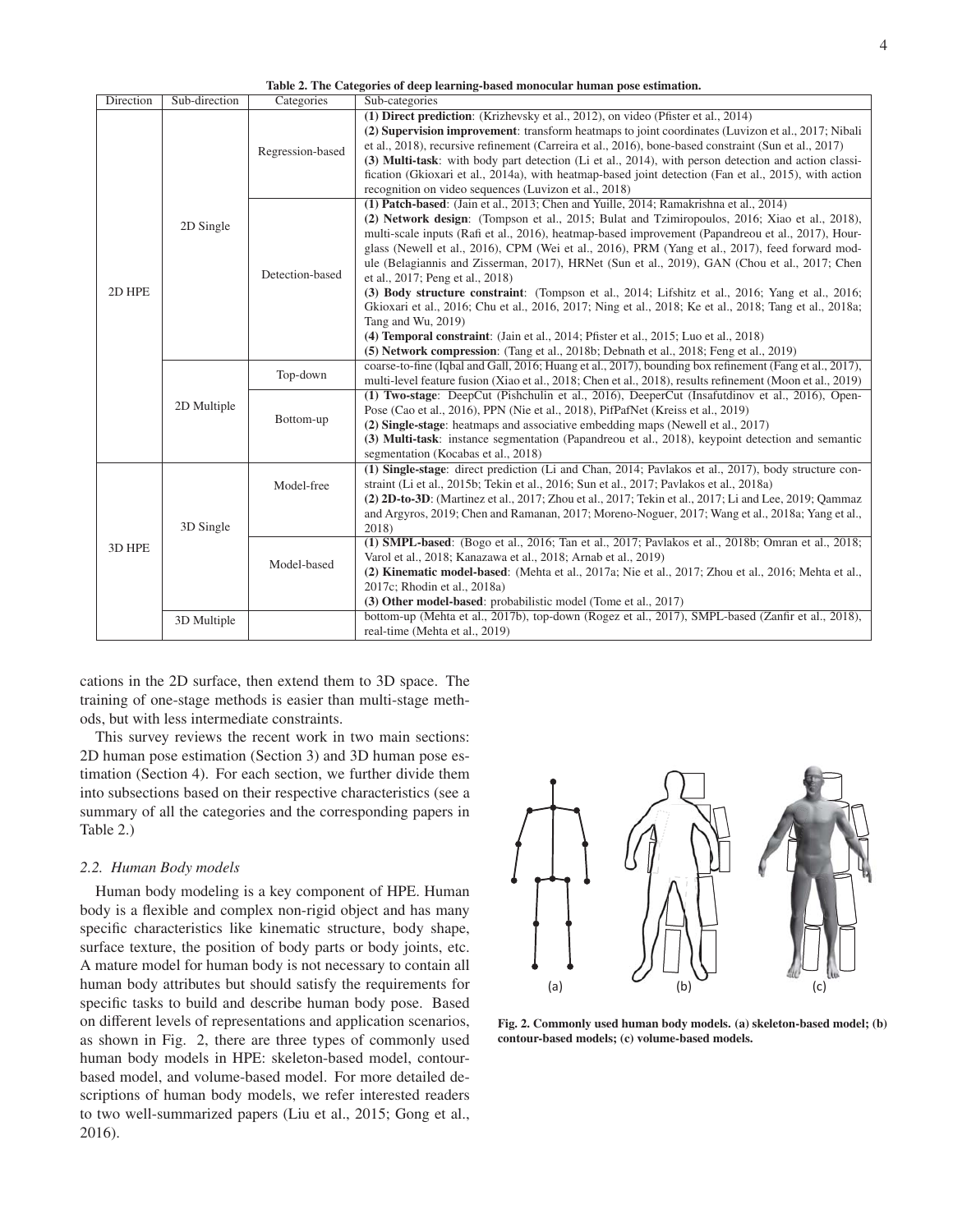Skeleton-based Model: Skeleton-based model, also known as stick-figure or kinematic model, represents a set of joint (typically between 10 to 30) locations and the corresponding limb orientations following the human body skeletal structure. The skeleton-based model can also be described as a graph where vertices indicating joints and edges encoding constraints or prior connections of joints within the skeleton structure (Felzenszwalb and Huttenlocher, 2005). This human body topology is very simple and flexible which is widely utilized in both 2D and 3D HPE (Cao et al., 2016; Mehta et al., 2017c) and human pose datasets (Andriluka et al., 2014; Wu et al., 2017). With obvious advantages of simple and flexible representing, it also has many shortcomings such as lacking texture information which indicates there is no width and contour information of human body.

Contour-based Model: The contour-based model is widely used in earlier HPE methods which contains the rough width and contour information of body limbs and torso. Human body parts are approximately represented with rectangles or boundaries of person silhouette. Widely used contour-based models include cardboard models (Ju et al., 1996) and Active Shape Models (ASMs) (Cootes et al., 1995).

Volume-based Model: 3D human body shapes and poses are generally represented by volume-based models with geometric shapes or meshes. Earlier geometric shapes for modeling body parts include cylinders, conics, etc. (Sidenbladh et al., 2000). Modern volume-based models are represented in mesh form, normally captured with 3D scans. Widely used volume-based models includes Shape Completion and Animation of People (SCAPE) (Anguelov et al., 2005), Skinned Multi-Person Linear model (SMPL) (Loper et al., 2015), and a unified deformation model (Joo et al., 2018).

## 3. 2D Human Pose Estimation

2D human pose estimation calculates the locations of human joints from monocular images or videos. Before deep learning brings a huge impact on vision-based human pose estimation, traditional 2D HPE algorithms adopt hand-craft feature extraction and sophisticated body models to obtain local representations and global pose structures (Dantone et al., 2013; Chen and Yuille, 2014; Gkioxari et al., 2014b). Here, the recent deep learning-based 2D human pose estimation methods are categorized into "single person pose estimation" and "multi-person pose estimation."

## *3.1. 2D single person pose estimation*

2D single person pose estimation is to localize body joint positions of a single person in an input image. For images with more persons, pre-processing is needed to crop the original image so that there is only one person in the input image such as using an upper-body detector (Eichner and Ferrari, 2012a) or full-body detector (Ren et al., 2015), and cropping from original images based on the annotated person center and body scale (Andriluka et al., 2014; Newell et al., 2016). Early work of introducing deep learning into human pose estimation mainly extended traditional HPE methods by simply replaced some components of frameworks by neural networks (Jain et al., 2013; Ouyang et al., 2014).

Based on the different formulations of human pose estimation task, the proposed methods using CNNs can be classified into two categories: regression-based methods and detectionbased methods. Regression-based methods attempt to learn a mapping from image to kinematic body joint coordinates by an end-to-end framework and generally directly produce joint coordinates (Toshev and Szegedy, 2014). Detection-based methods are intended to predict approximate locations of body parts (Chen and Yuille, 2014) or joints (Newell et al., 2016), usually are supervised by a sequence of rectangular windows (each including a specific body part) (Jain et al., 2013; Chen and Yuille, 2014) or heatmaps (each indicating one joint position by a 2D Gaussian distribution centered at the joint location) (Newell et al., 2016; Wei et al., 2016). Each of these two kinds of methods has its advantages and disadvantages. Direct regression learning of only one single point is a difficulty since it is a highly nonlinear problem and lacks robustness, while heatmap learning is supervised by dense pixel information which results in better robustness. Compared to the original image size, heatmap representation has much lower resolution due to the pooling operation in CNNs, which limits the accuracy of joint coordinate estimation. And obtaining joint coordinates from heatmap is normally a non-differentiable process that blocks the network to be trained end-to-end. The recent representative work for 2D single person pose estimation are summarized in Table 3, the last column is the comparisons of PCKh@0.5 scores on the MPII testing set. More details of datasets and evaluation metrics are described in Section 5.

# *3.1.1. Regression-based methods*

AlexNet (Krizhevsky et al., 2012) was one of the early networks for deep learning-based HPE methods due to its simple architecture and impressive performance. Toshev and Szegedy (2014) firstly attempted to train an AlexNet-like deep neural network to learn joint coordinates from full images in a very straightforward manner without using any body model or part detectors as shown in Fig. 3. Moreover, a cascade architecture of multi-stage refining regressors is employed to refine the cropped images from the previous stage and show improved performance. Pfister et al. (2014) also applied an AlexNet-like network using a sequence of concatenated frames as input to predict the human pose in the videos.



Fig. 3. The framework of DeepPose (Toshev and Szegedy, 2014).

Only using joints without the surrounding information lacks robustness. Converting heatmap supervision to numerical joint positions supervision can retain the advantages of both representations. Luvizon et al. (2017) proposed a Soft-argmax function to transform heatmaps to joint coordinates which can con-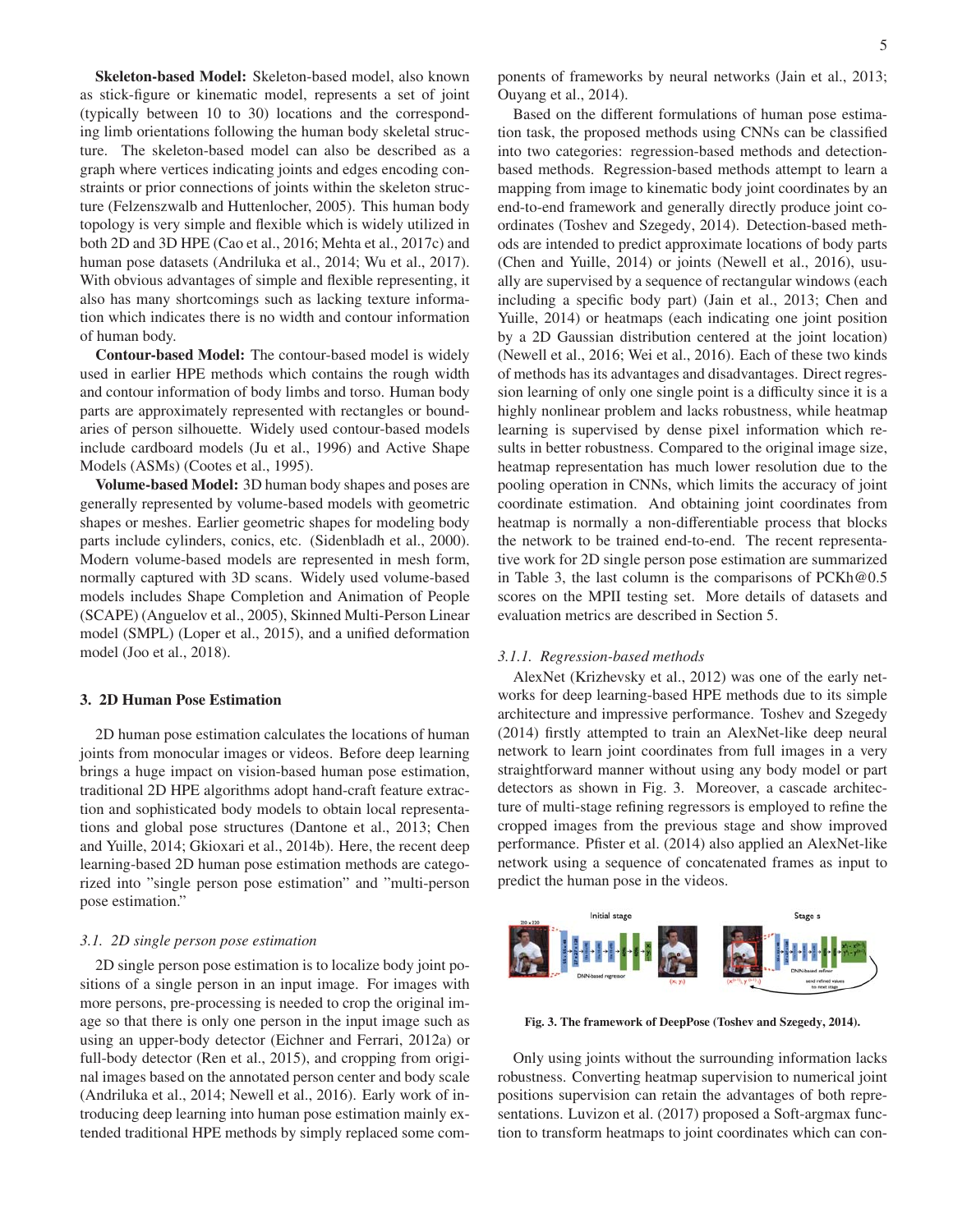Table 3. Summary of 2D single person pose estimation methods. Note that the last column shows the PCKh@0.5 scores on the Max Planck Institute for Informatics (MPII) Human Pose testing set.

| Methods                    | Backbone         | Input size           | Highlights<br>$PCKh (\%)$                                                          |      |
|----------------------------|------------------|----------------------|------------------------------------------------------------------------------------|------|
| <b>Regression-based</b>    |                  |                      |                                                                                    |      |
| (Toshev and Szegedy, 2014) | AlexNet          | 220×220              | Direct regression, multi-stage refinement                                          |      |
| (Carreira et al., 2016)    | GoogleNet        | 224×224              | Iterative error feedback refinement from initial pose.                             |      |
| (Sun et al., 2017)         | ResNet-50        | 224×224              | Bone based representation as additional constraint, general for both 2D/3D HPE     |      |
| (Luvizon et al., 2017)     | Inception- $v4+$ | 256×256              | Multi-stage architecture, proposed soft-argmax function to convert heatmaps        | 91.2 |
|                            | Hourglass        | into joint locations |                                                                                    |      |
| <b>Detection-based</b>     |                  |                      |                                                                                    |      |
| (Tompson et al., 2014)     | AlexNet          | 320×240              | Heatmap representation, multi-scale input, MRF-like Spatial-Model                  | 79.6 |
| (Yang et al., 2016)        | <b>VGG</b>       | $112\times112$       | Jointly learning DCNNs with deformable mixture of parts models                     |      |
| (Newell et al., 2016)      | Hourglass        | 256×256              | Proposed stacked Hourglass architecture with intermediate supervision.             | 90.9 |
| (Wei et al., 2016)         | <b>CPM</b>       | 368×368              | Proposed Convolutional Pose Machines (CPM) with intermediate input and             | 88.5 |
|                            |                  |                      | supervision, learn spatial correlations among body parts                           |      |
| (Chu et al., 2017)         | Hourglass        | 256×256              | Multi-resolution attention maps from multi-scale features, proposed micro          |      |
|                            |                  |                      | hourglass residual units to increase the receptive field                           |      |
| (Yang et al., 2017)        | Hourglass        | 256×256              | Proposed Pyramid Residual Module (PRM) learns filters for input features with      |      |
|                            |                  |                      | different resolutions                                                              |      |
| (Chen et al., 2017)        | conv-deconv      | 256×256              | GAN, stacked conv-deconv architecture, multi-task for pose and occlusion, two      | 91.9 |
|                            |                  |                      | discriminators for distinguishing whether the pose is 'real' and the confidence is |      |
|                            |                  |                      | strong                                                                             |      |
| (Peng et al., 2018)        | Hourglass        | 256×256              | GAN, proposed augmentation network to generate data augmentations without          | 91.5 |
|                            |                  |                      | looking for more data                                                              |      |
| (Ke et al., 2018)          | Hourglass        | 256×256              | Improved Hourglass network with multi-scale intermediate supervision,              | 92.1 |
|                            |                  |                      | multi-scale feature combination, structure-aware loss and data augmentation of     |      |
|                            |                  |                      | joints masking                                                                     | 92.3 |
| (Tang et al., 2018a)       | Hourglass        | 256×256              | Compositional model, hierarchical representation of body parts for intermediate    |      |
|                            |                  |                      | supervision                                                                        |      |
| (Sun et al., 2019)         | <b>HRNet</b>     | 256×256              | high-resolution representations of features across the whole network,              | 92.3 |
|                            |                  |                      | multi-scale fusion.                                                                |      |
| (Tang and Wu, 2019)        | Hourglass        | 256×256              | data-driven joint grouping, proposed part-based branching network (PBN) to         | 92.7 |
|                            |                  |                      | learn representations specific to each part group.                                 |      |

vert a detection-based network to a differentiable regressionbased one. Nibali et al. (2018) designed a differentiable spatial to numerical transform (DSNT) layer to calculate joint coordinates from heatmaps, which worked well with low-resolution heatmaps.

Prediction of joint coordinates directly from input images with few constrains is very hard, therefore more powerful networks were introduced with a refinement or body model structure. Carreira et al. (2016) proposed an Iterative Error Feedback network based on GoogleNet which recursively processes the combination of the input image and output results. The final pose is improved from an initial mean pose after iterations. Sun et al. (2017) proposed a structure-aware regression approach based on a ResNet-50. Instead of using joints to represent pose, a bone-based representation is designed by involving body structure information to achieve more stable results than only using joint positions. The bone-based representation also works on 3D HPE.

Networks handling multiple closely related tasks of human body may learn diverse features to improve the prediction of joint coordinates. Li et al. (2014) employed an AlexNet-like multi-task framework to handle the joint coordinate prediction task from full images in a regression way, and the body part detection task from image patches obtained by a slidingwindow. Gkioxari et al. (2014a) used a R-CNN architecture to synchronously detect person, estimate pose, and classify action. Fan et al. (2015) proposed a dual-source deep CNNs which take image patches and full images as inputs and output heatmap

represented joint detection results of sliding windows together with coordinate represented joint localization results. The final estimated posture is obtained from the combination of the two results. Luvizon et al. (2018) designed a network that can jointly handle 2D/3D pose estimation and action recognition from video sequences. The pose estimated in the middle of the network can be used as a reference for action recognition.

## *3.1.2. Detection-based methods*

Detection-based methods are developed from body part detection methods. In traditional part-based HPE methods, body parts are first detected from image patch candidates and then are assembled to fit a human body model. The detected body parts in early work are relatively big and generally represented by rectangular sliding windows or patches. We refer to (Poppe, 2007; Gong et al., 2016) for a more detailed introduction. Some early methods use neural networks as body part detectors to distinguish whether a candidate patch is a specific body part (Jain et al., 2013), classify a candidate patch among predefined templates (Chen and Yuille, 2014) or predict the confidence map belonging to multiple classes (Ramakrishna et al., 2014). Body part detection methods are usually sensitive to complexity background and body occlusions. Therefore the independent image patches with only local appearance may not be sufficiently discriminative for body part detection.

In order to provide more supervision information than just joint coordinates and to facilitate the training of CNNs, more recent work employed heatmap to indicate the ground truth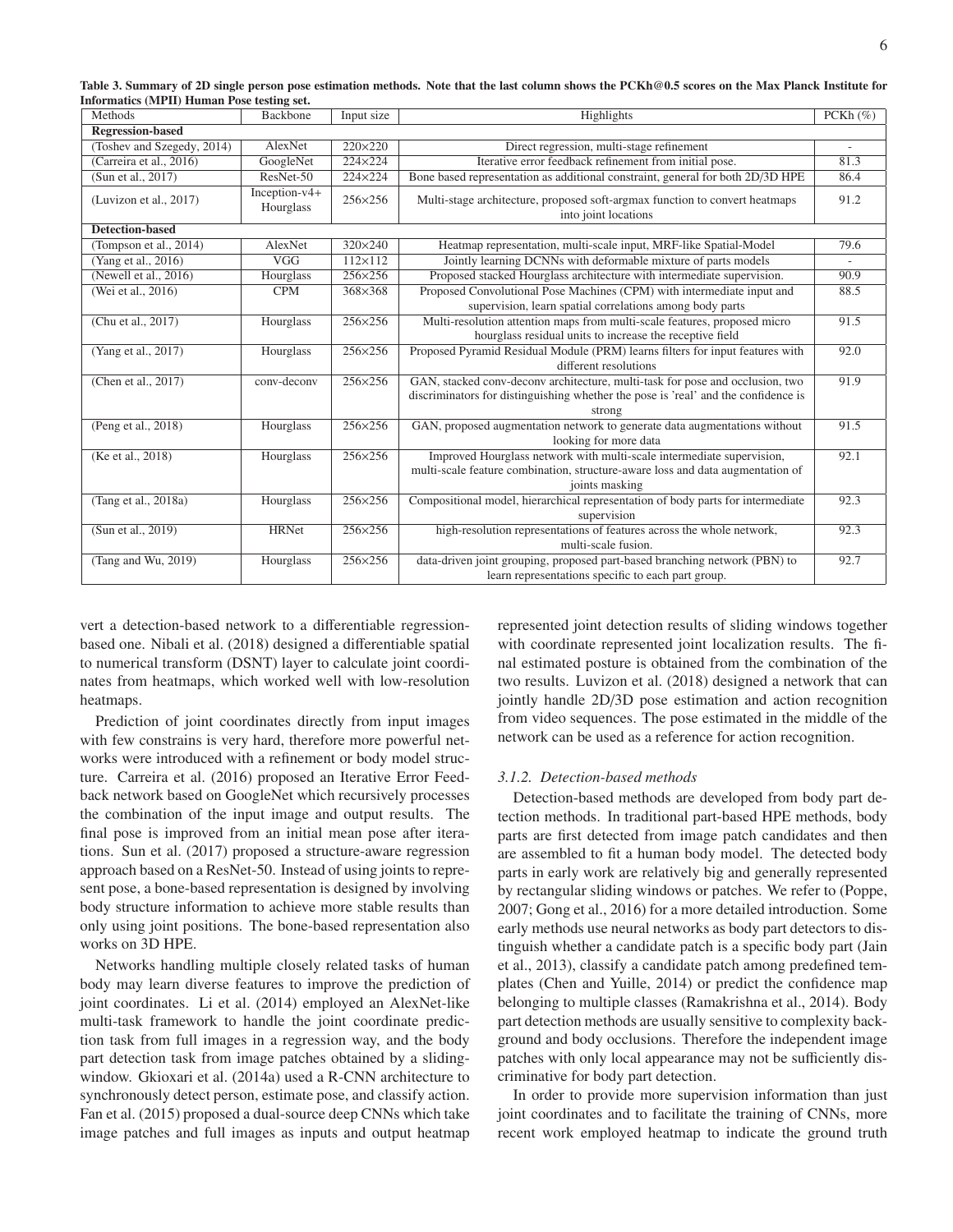of the joint location (Tompson et al., 2014; Jain et al., 2014). As shown in Fig. 4, each joint occupies a heatmap channel with a 2D Gaussian distribution centered at the target joint location. Moreover, Papandreou et al. (2017) proposed an improved representation of the joint location, which is a combination of binary activation heatmap and corresponding offset. Since heatmap representation is more robust than coordinate representation, most of the recent research is based on heatmap representation.



Fig. 4. Heatmap representation of different joints.

The neural network architecture is very important to make better use of input information. Some approaches are mainly based on classic networks with appropriate improvements, such as GoogLeNet-based network with multi-scale inputs (Rafi et al., 2016), ResNet-based network with deconvolutional layers Xiao et al. (2018). In terms of iterative refinement, some work designed networks in a multi-stage style to refine results from coarse prediction via end-to-end learning (Tompson et al., 2015; Bulat and Tzimiropoulos, 2016; Newell et al., 2016; Wei et al., 2016; Yang et al., 2017; Belagiannis and Zisserman, 2017). Such networks generally use intermediate supervision to address vanishing gradients. Newell et al. (2016) proposed a novel *stacked hourglass* architecture by using a residual module as the component unit. Wei et al. (2016) proposed a multi-stage prediction framework with input image for each stage. Yang et al. (2017) designed a Pyramid Residual Module (PRMs) to replace the residual module of the Hourglass network to enhance the invariance across scales of DCNNs by learning features on various scales. Belagiannis and Zisserman (2017) combined a 7 layers feedforward module with a recurrent module to iteratively refine the results. This model learns to predict location heatmaps for both joints and body limbs. Also, they analyzed keypoint visibility with unbalanced ground truth distribution. To keep high-resolution representations of features across the whole network, Sun et al. (2019) proposed a novel High-Resolution Net (HRNet) with multi-scale feature fusion.

Different from earlier work which attempted to fit detected body parts into body models, some recent work tried to encode human body structure information into networks. Tompson et al. (2014) jointly trained a network with a MRF-like spatialmodel for learning typical spatial relations between joints. Lifshitz et al. (2016) discretized an image into log-polar bins centered around each joint and employed a VGG-based network to predict joint category confident for each pair-wise joints (binary terms). With all relative confident scores, the final heatmap for each joint can be generated by a deconvolutional network. Yang et al. (2016) designed a two-stage network. Stage one is a convolutional neural network to predict joint locations in heatmap representation. Stage two is a message-passing model connected manually according to the human body structure to find optimal joint locations with a max-sum algorithm. Gkioxari

et al. (2016) proposed a convolutional Recurrent Neural Network to output joint location one by one following a chain model. The output of each step depends on both the input image and the previously predicted output. The network can handle both images and videos with different connection strategy. Chu et al. (2016) proposed to transform kernels by a bi-directional tree to pass information between corresponding joints in a tree body model. Chu et al. (2017) replaced the residual modules of the Hourglass network with more sophisticated ones. The Conditional Random Field (CRF) is utilized for attention maps as intermediate supervisions for learning body structure information. (Ning et al., 2018) designed a fractal network to impose body prior knowledge to guide the network. The external knowledge visual features are encoded into the basic network by using a learned projection matrix. Ke et al. (2018) proposed a multi-scale structure-aware network based on Hourglass network with multi-scale supervision, multi-scale feature combination, structure-aware loss, and data augmentation of joints masking. On the basic framework of Hourglass network, Tang et al. (2018a) designed a hierarchical representation of body parts for intermediate supervision to replace heatmap for each joint. Thus the network learns the bottom-up/top-down body structure, rather than only scattered joints. Tang and Wu (2019) proposed a part-based branching network (PBN) to learn specific representations of each part group rather than predict all joint heatmaps from one branch. The data-driven part groups are then split by calculating mutual information of joints.

Generative Adversarial Networks (GANs) are also employed to provide adversarial supervision for learning body structure or network training. Chou et al. (2017) introduced adversarial learning with two same Hourglass networks as generator and discriminator respectively. The generator predicts heatmap location of each joint, while the discriminator distinguishes ground truth heatmaps from generated heatmaps. Chen et al. (2017) proposed a structure-aware convolutional network with one generator and two discriminators to incorporate priors of human body structure. The generator is designed from the Hourglass network to predict joint heatmaps as well as occlusion heatmaps. The pose discriminator can discriminate against reasonable body configuration from unreasonable body configuration. The confidence discriminator shows the confidence score of predictions. Peng et al. (2018) studied how to jointly optimize data augmentation and network training without looking for more data. Instead of using random data augmentation, they applied augmentations to increase the network loss while the pose network learns from the generated augmentations.

Utilization of temporal information is also very important to estimate 2D human poses in monocular video sequences. Jain et al. (2014) designed a framework contains two-branch CNNs taking multi-scale RGB frames and optical-flow maps as inputs. The extracted features are concatenated before the last convolutional layers. Pfister et al. (2015) used optical-flow maps as a guide to align predicted heatmaps from neighboring frames based on the temporal context of videos. Luo et al. (2018) exploited temporal information with a Recurrent Neural Network redesigned from CPM by changing multi-stage architecture with LSTM structure.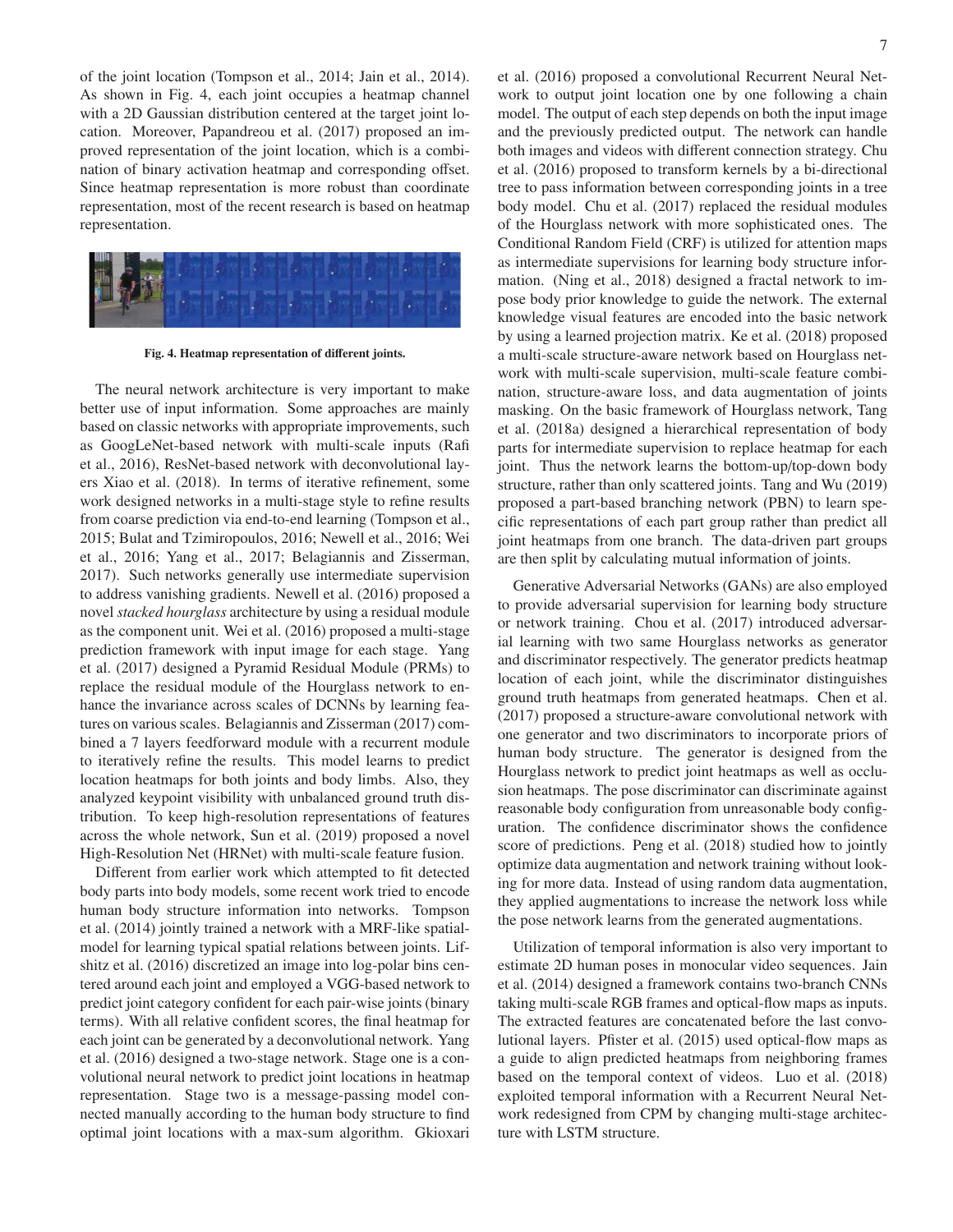In order to estimate human poses on low-capacity devices, network parameters can be reduced while still maintaining competitive performance. Tang et al. (2018b) committed to improving the network structure by proposing a densely connected U-Nets and efficient usage of memory. This network is similar to the idea of the Hourglass network while utilizing U-Net as each component with a more optimized global connection across each stage resulting in fewer parameters and small model size. Debnath et al. (2018) adapted MobileNets (Howard et al., 2017) for pose estimation by designing a split stream architecture at the final two layers of the MobileNets. Feng et al. (2019) designed a lightweight variant of Hourglass network and trained it with a full teacher Hourglass network by a Fast Pose Distillation (FPD) training strategy.

In summary, the heatmap representation is more suitable for network training than coordinate representation from detectionbased methods in deep learning-based 2D single person pose estimation.

## *3.2. 2D multi-person pose estimation*

Different from single person pose estimation, multi-person pose estimation needs to handle both detection and localization tasks since there is no prompt of how many persons in the input images. According to from which level (high-level abstraction or low-level pixel evidence) to start the calculation, human pose estimation methods can be classified into top-down methods and bottom-up methods.

Top-down methods generally employ person detectors to obtain a set of the bounding box of people in the input image and then directly leverage existing single-person pose estimators to predict human poses. The predicted poses heavily depend on the precision of the person detection. The runtime for the whole system is proportional based on the number of persons. While bottom-up methods directly predict all the 2D joints of all persons and then assemble them into independent skeletons. Correct grouping of joint points in a complex environment is a challenging research task. Table 4 summarizes recent deep learning-based work about 2D multi-person pose estimation methods in both top-down and bottom-up categories. The last column of Table 4 is the Average Precision (AP) scores on the COCO test-dev dataset. More details of datasets and evaluation metrics are described in Section 5.

#### *3.2.1. Top-down methods*

The two most important components of top-down HPE methods are human body region candidate detector and a single person pose estimator. Most of the research focused on human part estimation based on existing human detectors such as Faster R-CNN (Ren et al., 2015), Mask R-CNN (He et al., 2017), FPN (Lin et al., 2017). Iqbal and Gall (2016) utilized a convolutional pose machine-based pose estimator to generate initial poses. Then integer linear programming (ILP) is applied to obtain the final poses. Fang et al. (2017) adopted spatial transformer network (STN) (Jaderberg et al., 2015), Non-Maximum-Suppression (NMS), and Hourglass network to facilitate pose estimation in the presence of inaccurate human bounding boxes. Huang et al. (2017) developed a coarse-fine network (CFN)

with Inception-v2 network (Szegedy et al., 2016) as the backbone. The network is supervised in multiple levels for learning coarse and fine prediction. Xiao et al. (2018) added several deconvolutional layers over the last convolution layer of ResNet to generate heatmaps from deep and low-resolution features. Chen et al. (2018) proposed a cascade pyramid network (CPN) by employing multi-scale feature maps from different layers to obtain more inference from local and global features with an online hard keypoint mining loss for difficulty joints. Based on similar pose error distributions of different HPE approaches, Moon et al. (2019) designed PoseFix net to refine estimated poses from any methods.

Top-down HPE methods can be easily implemented by combining existing detection networks and single HPE networks. Meanwhile, the performance of this kind of methods is affected by person detection results and the operation speed is usually not real-time.

#### *3.2.2. Bottom-up methods*

The main components of bottom-up HPE methods include body joint detection and joint candidate grouping. Most algorithms handle these two components separately. Deep-Cut (Pishchulin et al., 2016) employed a Fast R-CNN based body part detector to first detect all the body part candidates, then labeled each part to its corresponding part category, and assembled these parts with integer linear programming to a complete skeleton. DeeperCut (Insafutdinov et al., 2016) improved the DeepCut by using a stronger part detector based on ResNet and a better incremental optimization strategy exploring geometric and appearance constraints among joint candidates. OpenPose (Cao et al., 2016) used CPM to predict candidates of all body joints with Part Affinity Fields (PAFs). The proposed PAFs can encode locations and orientations of limbs to assemble the estimated joints into different poses of persons. Nie et al. (2018) proposed a Pose Partition Network (PPN) to conduct both joint detection and dense regression for joint partition. Then PPN performs local inference for joint configurations with joint partition. Similar to OpenPose, Kreiss et al. (2019) designed a PifPaf net to predict a Part Intensity Field (PIF) and a Part Association Field (PAF) to represent body joint locations and body joint association. It works well on low-resolution images due to the fine-grained PAF and the utilization of Laplace loss.

The above methods are all following a separation of joint detection and joint grouping. Recently, some methods can do the prediction in one stage. Newell et al. (2017) introduced a single-stage deep network architecture to simultaneously perform both detection and grouping. This network can produce detection heatmaps for each joint, and associative embedding maps that contain the grouping tags of each joint.

Some methods employed multi-task structures. Papandreou et al. (2018) proposed a box-free multi-task network for pose estimation and instance segmentation. The ResNet-based network can synchronously predict joint heatmaps of all keypoints for every person and their relative displacements. Then the grouping starts from the most confident detection with a greedy decoding process based on a tree-structured kinematic graph. The network proposed by Kocabas et al. (2018) combines a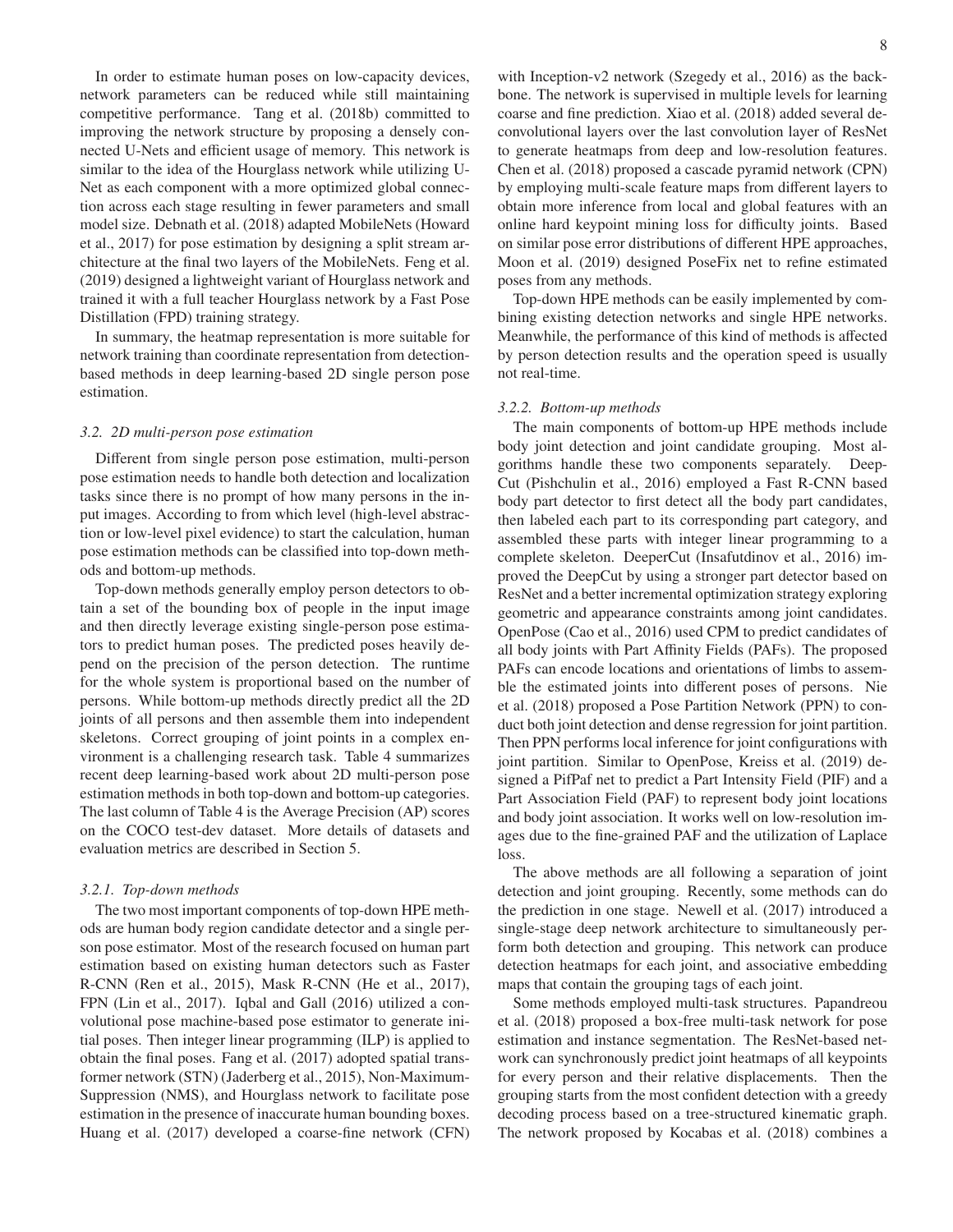| Table 4. Comparison of 2D multi-person pose estimation methods. Note that the last column shows the Average Precision (AP) scores on the COCO test-dev |
|--------------------------------------------------------------------------------------------------------------------------------------------------------|
| set. The results with * were obtained with COCO16 training set, while others with COCO17 training set.                                                 |

| Methods                     | Network type      | AP Score $(\% )$<br>Highlights                                                                  |                |  |  |  |  |
|-----------------------------|-------------------|-------------------------------------------------------------------------------------------------|----------------|--|--|--|--|
| <b>Top-down</b>             |                   |                                                                                                 |                |  |  |  |  |
| (Iqbal and Gall, 2016)      | Faster R-CNN      | After person detection and single HPE, refines detected local joint candidates with Integer     |                |  |  |  |  |
|                             | $+$ CPM           | Linear Programming (ILP).                                                                       |                |  |  |  |  |
| (Fang et al., 2017)         | Faster R-CNN      | Combines symmetric spatial transformer network (SSTN) and Hourglass model to do SPPE            |                |  |  |  |  |
|                             | + Hourglass       | on detected results; proposes a parametric pose NMS for refining pose proposals; designs a      |                |  |  |  |  |
|                             |                   | pose-guided proposals generator to augment the existing training samples                        |                |  |  |  |  |
| (Papandreou et al., 2017)   | Faster R-CNN      | Produces heatmap and offset map of each joint for SPPE and combines them with an                |                |  |  |  |  |
|                             | $+$ ResNet-101    | aggregation procedure; uses keypoint-based NMS to avoid duplicate poses                         |                |  |  |  |  |
| (Huang et al., 2017)        | Faster R-CNN      | Produces coarse and fine poses for SPPE with multi-level supervisions; multi-scale features     | $72.2*$        |  |  |  |  |
|                             | $+$ Inception-v2  | fusion                                                                                          |                |  |  |  |  |
| (He et al., 2017)           | Mask R-CNN        | An extension of Mask R-CNN framework; predicts keypoints and human mask                         | $63.1*$        |  |  |  |  |
|                             | + ResNet-FPN      | synchronously                                                                                   |                |  |  |  |  |
| (Xiao et al., 2018)         | Faster R-CNN      | Simply adds a few deconvolutional layers after ResNet to generate heatmaps from deep and        | 73.7           |  |  |  |  |
|                             | + ResNet          | low resolution features                                                                         |                |  |  |  |  |
| (Chen et al., $2018$ )      | $FPN + CPN$       | Proposes CPN with feature pyramid; two-stage network; online hard keypoints mining              | 73.0           |  |  |  |  |
| (Moon et al., 2019)         | $ResNet + up-$    | proposes PoseFix net to refine estimated pose from any HPE methods based on pose error          |                |  |  |  |  |
|                             | sampling          | distributions                                                                                   |                |  |  |  |  |
| (Sun et al., 2019)          | Faster R-CNN      | high-resolution representations of features across the whole network, multi-scale fusion        | 75.5           |  |  |  |  |
|                             | + HRNet           |                                                                                                 |                |  |  |  |  |
| <b>Bottom-up</b>            |                   |                                                                                                 |                |  |  |  |  |
| (Pishchulin et al., 2016)   | <b>Fast R-CNN</b> | Formulate the distinguishing different persons as an ILP problem; cluster detected part         |                |  |  |  |  |
|                             |                   | candidates; combine person clusters and labeled parts to obtain final poses                     |                |  |  |  |  |
| (Insafutdinov et al., 2016) | ResNet            | Employs image-conditioned pairwise terms to assemble the part proposals                         |                |  |  |  |  |
| (Cao et al., 2016)          | $VGG-19$<br>$+$   | OpenPose; real-time; Simultaneous joints detection and association in a two-branch              | $61.8*$        |  |  |  |  |
|                             | <b>CPM</b>        | architecture; propose Part Affinity Fields (PAFs) to encode the location and orientation of     |                |  |  |  |  |
|                             |                   | limbs                                                                                           |                |  |  |  |  |
| (Newell et al., 2017)       | Hourglass         | Simultaneous joints detection and association in one branch; propose dense associative          | 65.5           |  |  |  |  |
|                             |                   | embedding tags for detected joints grouping                                                     |                |  |  |  |  |
| (Nie et al., 2018)          | Hourglass         | Simultaneous joints detection and association in a two-branch architecture; generate            | $\overline{a}$ |  |  |  |  |
|                             |                   | partitions in the embedding space parameterized by person centroids over joint candidates;      |                |  |  |  |  |
|                             |                   | estimate pose instances by a local greedy inference approach                                    |                |  |  |  |  |
| (Papandreou et al., 2018)   | ResNet            | Multi-task (pose estimation and instance segmentation) network; simultaneous joints             | 68.7           |  |  |  |  |
|                             |                   | detection and association in a multi-branch architecture; multi-range joint offsets following   |                |  |  |  |  |
|                             |                   | tree-structured kinematic graph to guide joints grouping                                        |                |  |  |  |  |
| (Kocabas et al., 2018)      | $ResNet-FPN +$    | Multi-task (pose estimation, person detection and person segmentation) network;                 | 69.6           |  |  |  |  |
|                             | RetinaNet         | simultaneous keypoint detection and person detection in a two-branch architecture; proposes     |                |  |  |  |  |
|                             |                   | a Pose Residual Network (PRN) to assign keypoint detection to person instances                  |                |  |  |  |  |
| (Kreiss et al., 2019)       | ResNet-50         | predicts Part Intensity Fields (PIF) and Part Association Fields (PAF) to represent body joints | 66.7           |  |  |  |  |
|                             |                   | location and body joints association; works well under low-resolution                           |                |  |  |  |  |

multi-task model with a novel assignment method to handle human keypoint estimation, detection, and semantic segmentation tasks altogether. Its backbone network is a combination of ResNet and FPN with shared features for keypoints and person detection subnets. The human detection results are used as constraints of the spatial position of people.

Currently, the processing speed of bottom-up methods is very fast, and some (Cao et al., 2016; Nie et al., 2018) can run in real-time. However, the performance can be very influenced by the complex background and human occlusions. The top-down approaches achieved state-of-the-art performance in almost all benchmark datasets while the processing speed is limited by the number of detected people.

# 4. 3D Human Pose Estimation

3D human pose estimation is to predict locations of body joints in 3D space from images or other input sources. Although commercial products such as Kinect (Kinect, accessed on 2019) with depth sensor, VICON (Vicon, accessed on 2019) with optical sensor and TheCaptury (TheCaptury, accessed on

2019) with multiple cameras have been employed for 3D body pose estimation, all these systems work in very constrained environments or need special markers on human body. Monocular camera, as the most widely used sensor, is very important for 3D human pose estimation. Deep neural networks have the capability to estimate the dense depth (Li et al., 2015a, 2018a, 2019) and sparse depth points (joints) as well from monocular images. Moreover, the progress of 3D human pose estimation from monocular inputs can further improve multiview 3D human pose estimation in constrained environments. Thus, this section focuses on the deep learning-based methods that estimate 3D human pose from monocular RGB images and videos including 3D single person pose estimation and 3D multi-person pose estimation.

#### *4.1. 3D single person pose estimation*

Compared to 2D HPE, 3D HPE is more challenging since it needs to predict the depth information of body joints. In addition, the training data for 3D HPE are not easy to obtain as 2D HPE. Most existing datasets are obtained under constrained environments with limited generalizability. For single person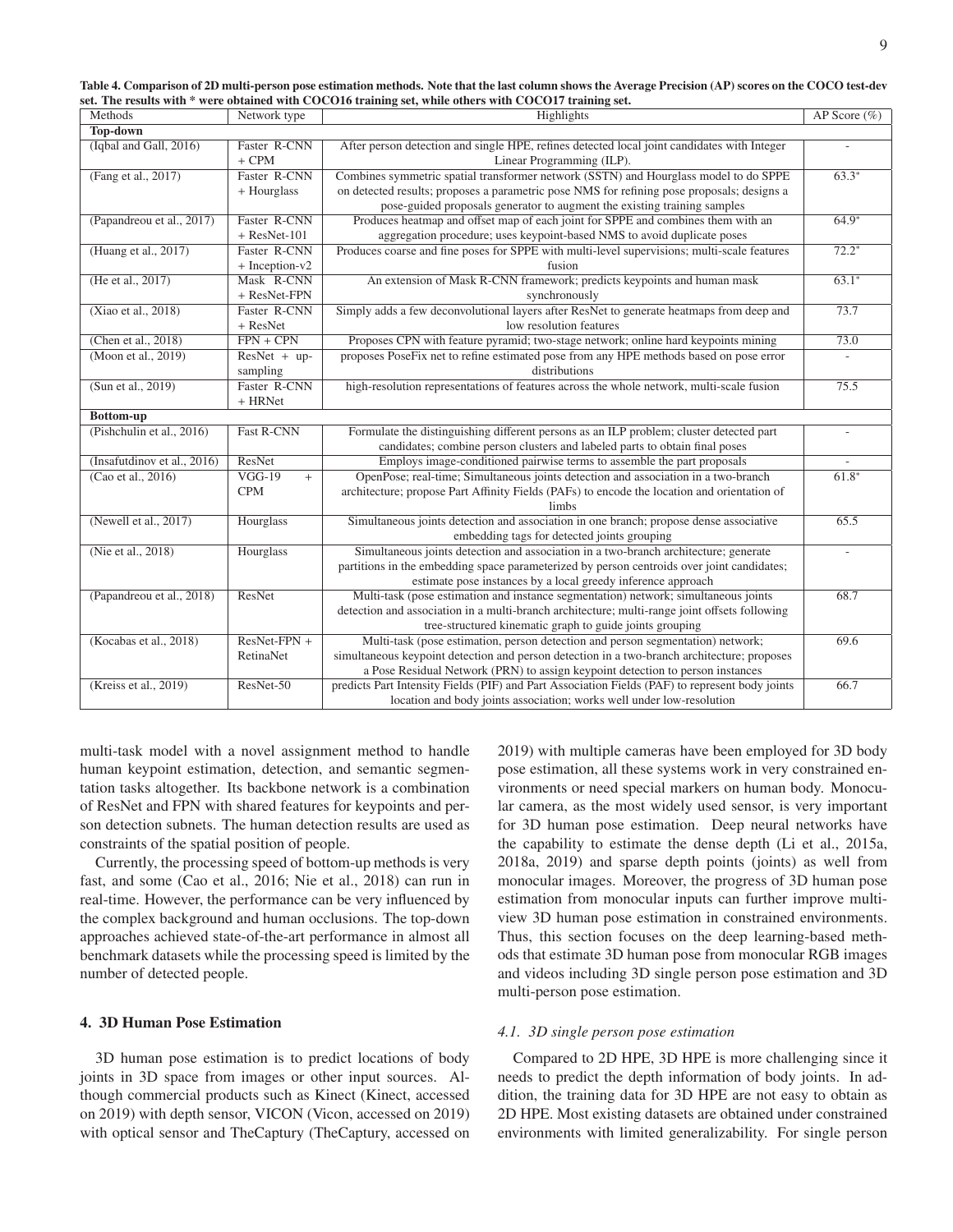pose estimation, the bounding box of the person in the image is normally provided, and hence it is not necessary to combine the process of person detection. In this section, we divide the methods of 3D single person pose estimation into model-free and model-based categories and summarize the recent work in Table 5. The last column of Table 5 is the comparisons of Mean Per Joint Position Error (MPJPE) in millimeter on Human3.6M dataset under protocol #1. More details of datasets and evaluation metrics are described in Section 5.

# *4.1.1. Model-free methods*

The model-free methods do not employ human body models as the predicted target or intermediate cues. They can be roughly categorized into two types: 1) directly map an image to 3D pose, and 2) estimate depth following intermediately predicted 2D pose from 2D pose estimation methods.

Approaches that directly estimate the 3D pose from image features usually contain very few constraints. Li and Chan (2014) employed a shallow network to regress 3D joint coordinates directly with synchronous task of body part detection with sliding windows. Pavlakos et al. (2017) proposed a volumetric representation for 3D human pose and employed a coarse-tofine prediction scheme to refine predictions with a multi-stage structure. Some researchers attempted to add body structure information or the dependencies between human joints to the deep learning networks. Li et al. (2015b) designed an embedding sub-network learning latent pose structure information to guide the 3D joint coordinates mapping. The sub-network can assign matching scores for input image-pose pairs with a maximum-margin cost function. Tekin et al. (2016) pre-trained an unsupervised auto-encoder to learn a high-dimensional latent pose representation of 3D pose for adding implicit constraints about the human body and then used a shallow network to learn the high-dimensional pose representation. Sun et al. (2017) proposed a structure-aware regression approach. They designed a bone-based representation involving body structure information which is more stable than only using joint positions. Pavlakos et al. (2018a) trained the network with additional ordinal depths of human joints as constraints, by which the 2D human datasets can also be feed in with ordinal depths annotations.

The 3D HPE methods which intermediately estimate 2D poses gain the advantages of 2D HPE, and can easily utilize images from 2D human datasets. Some of them adopt off-theshelf 2D HPE modules to first estimate 2D poses, then extend to 3D poses. (Martinez et al., 2017) designed a 2D-to-3D pose predictor with only two linear layers. (Zhou et al., 2017) presented a depth regression module to predict 3D pose from 2D heatmaps with a proposed geometric constraint loss for 2D data. Tekin et al. (2017) proposed a two-branch framework to predict 2D heatmaps and extract features from images. The extracted features are fused with 2D heatmaps by a trainable fusion scheme instead of being hand-crafted to obtain the final 3D joint coordinates. Li and Lee (2019) considered 3D HPE as an inverse problem with multiple feasible solutions. Multiple feasible hypotheses of 3D poses are generated from 2D poses and the best one is chosen by 2D reprojections. Qammaz and Argyros (2019) proposed MocapNET directly encoding 2D poses

into the 3D BVH (Meredith et al., 2001) format for subsequent rendering. By consolidating OpenPose (Cao et al., 2016) the architecture estimated and rendered 3D human pose in real-time using only CPU processing.

When mapping 2D pose to 3D pose, different strategies may be applied. Chen and Ramanan (2017) used a matching strategy for an estimated 2D pose and 3D pose from a library. Moreno-Noguer (2017) encoded pairwise distances of 2D and 3D body joints into two Euclidean Distance Matrices (EDMs) and trained a regression network to learn the mapping of the two matrices. Wang et al. (2018a) predicted depth rankings of human joints as a cue to infer 3D joint positions from a 2D pose. Yang et al. (2018) adopted a generator from (Zhou et al., 2017) and designed a multi-source discriminator with image, pairwise geometric structure, and joint location information.

#### *4.1.2. Model-based methods*

Model-based methods generally employ a parametric body model or template to estimate human pose and shape from images. Early geometric-based models are not included in this paper. More recent models are estimated from multiple scans of diverse people (Hasler et al., 2009; Loper et al., 2015; Pons-Moll et al., 2015; Zuffi and Black, 2015) or combination of different body models (Joo et al., 2018). These models are typically parameterized by separate body pose and shape components.

Some work employed the body model of SMPL (Loper et al., 2015) and attempted to estimate the 3D parameters from images. For example, Bogo et al. (2016) fit SMPL model to estimated 2D joints and proposed an optimization-based method to recover SMPL parameters from 2D joints. Tan et al. (2017) inferred SMPL parameters by first training a decoder to predict silhouettes from SMPL parameters with synthetic data, and then learning an image encoder with the trained decoder. The trained encoder can predict SMPL parameters from input images. Directly learning parameters of SMPL is hard, some work predicted intermediate cues as constrains. For example, intermediate 2D pose and human body segmentation (Pavlakos et al., 2018b), body parts segmentation (Omran et al., 2018), 2D pose and body parts segmentation (Varol et al., 2018). In order to overcome the problem of lacking training data for the human body model, (Kanazawa et al., 2018) employed adversarial learning by using a generator to predict parameters of SMPL, and a discriminator to distinguish the real SMPL model and the predicted ones. (Arnab et al., 2019) reconstructed person from video sequences which explored the multiple views information.

Kinematic model is widely used for 3D HPE. (Mehta et al., 2017a) predicted relative joint locations from 2D heatmaps following the kinematic tree body model. (Nie et al., 2017) employed LSTM to exploit global 2D joint locations and local body part images following kinematic tree body model which are two cues for joint depth estimation. Zhou et al. (2016) embedded a kinematic object model into a network for general articulated object pose estimation which provides orientation and rotational constrains. Mehta et al. (2017c) proposed a pipeline for 3D single HPE running in real-time. The temporal information and kinematic body model are used as a smooth filter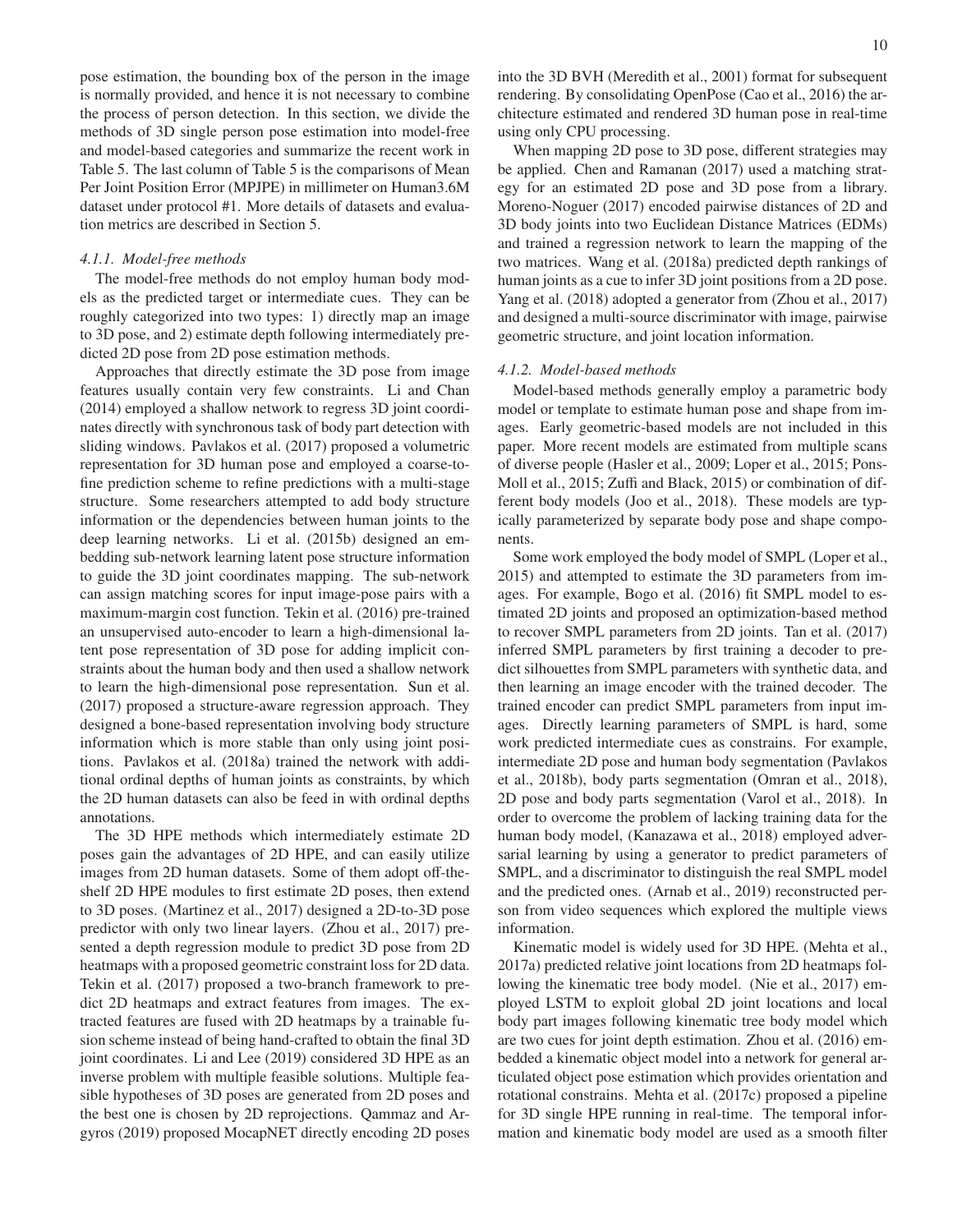Table 5. Comparison of 3D single person pose estimation methods. Here E. stands for Extra data and T. indicates Temporal info. The last column is the Mean Per Joint Position Error (MPJPE) in millimeter on Human3.6M dataset under protocol #1. The results with ∗ were reported from 6 actions in testing set, while others from all 17 actions. The results with † were reported with 2D joint ground truth. The methods with # report joint rotation as well.

| Methods                                  | Backbone                      | Е.               | T.<br>Highlights  |                                                                                                                                                                                                                                                | <b>MPJPE</b>              |
|------------------------------------------|-------------------------------|------------------|-------------------|------------------------------------------------------------------------------------------------------------------------------------------------------------------------------------------------------------------------------------------------|---------------------------|
| <b>Model-free</b>                        |                               |                  |                   |                                                                                                                                                                                                                                                | (mm)                      |
| (Li and Chan, 2014)                      | shallow CNNs                  | Х                | Х                 | A multi-task network to predict of body part detection with sliding windows and 3D                                                                                                                                                             | $132.2*$                  |
|                                          |                               |                  |                   | pose estimation jointly                                                                                                                                                                                                                        |                           |
| (Li et al., 2015b)                       | shallow CNNs                  | Х                | Х                 | Compute matching score of image-pose pairs                                                                                                                                                                                                     | $120.2*$                  |
| (Tekin et al., 2016)                     | auto-encoder+<br>shallow CNNs | X                | Х                 | Employ an auto-encoder to learn a high-dimensional representation of 3D pose; use<br>a shallow CNNs network to learn the high-dimensional pose representation                                                                                  | $116.8*$                  |
| (Tekin et al., 2017)                     | Hourglass                     | ✓                | Х                 | Predict 2D heatmaps for joints first; then use a trainable fusion architecture to<br>combine 2D heatmaps and extracted features; 2D module is pre-trained with MPII                                                                            | 69.7                      |
| (Chen and Ramanan, 2017)                 | <b>CPM</b>                    | ✓                | Х                 | Estimate 2D poses from images first; then estimate depth of them by matching to a<br>library of 3D poses; 2D module is pre-trained with MPII                                                                                                   | 82.7<br>$/57.5^{\dagger}$ |
| (Moreno-Noguer, 2017)                    | <b>CPM</b>                    | ✓                | Х                 | Use Euclidean Distance Matrices (EDMs) to encoding pairwise distances of 2D and<br>3D body joints; train a network to learn 2D-to-3D EDM regression; jointly trained<br>with other 3D (Humaneva-I) dataset                                     |                           |
| (Pavlakos et al., 2017)                  | Hourglass                     | ✓                | Х                 | Volumetric representation for 3D human pose; a coarse-to-fine prediction scheme;<br>2D module is pre-trained with MPII                                                                                                                         | 71.9                      |
| (Zhou et al., 2017)                      | Hourglass                     | ✓                | Х                 | A proposed loss induced from a geometric constraint for 2D data; bone-length<br>constraints; jointly trained with 2D (MPII) dataset                                                                                                            | 64.9                      |
| (Martinez et al., 2017)                  | Hourglass                     | ✓                | Х                 | Directly map predicted 2D poses to 3D poses with two linear layers; 2D module is                                                                                                                                                               | 62.9                      |
| (Sun et al., $2017$ ) <sup>#</sup>       | ResNet                        | ✓                |                   | pre-trained with MPII; process in real-time                                                                                                                                                                                                    | $/45.5^{\dagger}$<br>48.3 |
|                                          |                               |                  | Х                 | A bone-based representation involving body structure information to enhance<br>robustness; bone-length constraints; jointly trained with 2D (MPII) dataset                                                                                     |                           |
| (Yang et al., 2018)                      | Hourglass                     | ✓                | Х                 | Adversarial learning for domain adaptation of 2D/3D datasets; adopted generator<br>from (Zhou et al., 2017); multi-source discriminator with image, pairwise geometric<br>structure and joint location; jointly trained with 2D (MPII) dataset | 58.6                      |
| Pavlakos et al. (2018a)                  | Hourglass                     | ✓                | Х                 | Volumetric representation for 3D human pose; additional ordinal depths annotations<br>for human joints; jointly trained with 2D (MPII) and 3D (Humaneva-I) datasets                                                                            | 56.2                      |
| (Sun et al., 2018)                       | Mask R-CNN                    | ✓                | $\overline{\chi}$ | Volumetric representation for 3D human pose; integral operation unifies the heat<br>map representation and joint regression; jointly trained with 2D (MPII) dataset                                                                            | 40.6                      |
| (Li and Lee, 2019)                       | Hourglass                     | ✓                | Х                 | Multiple hypotheses of 3D poses are generated from 2D poses; the best one is<br>chosen by 2D reprojections; 2D module is pre-trained with MPII                                                                                                 | 52.7                      |
| Model-based                              |                               |                  |                   |                                                                                                                                                                                                                                                |                           |
| (Bogo et al., $2016$ ) <sup>#</sup>      | DeepCut                       | Х                | Х                 | SMPL model; fit SMPL model to 2D joints by minimizing the distance between 2D<br>joints and projected 3D model joints                                                                                                                          | 82.3                      |
| (Zhou et al., $2016$ ) <sup>#</sup>      | ResNet                        | Х                | Х                 | kinematic model; embedded a kinematic object model into network for general<br>articulated object pose estimation; orientation and rotational constrains                                                                                       | 107.3                     |
| (Mehta et al., $2017c$ ) <sup>#</sup>    | ResNet                        | ✓                | ✓                 | A real-time pipeline with temporal smooth filter and model-based kinematic<br>skeleton fitting; 2D module is pre-trained with MPII and LSP; process in real-time;<br>provide body height                                                       | 80.5                      |
| (Tan et al., 2017)                       | shallow CNNs                  | $\boldsymbol{x}$ | Х                 | SMPL model; first train a decoder to predict a 2D body silhouette from parameters<br>of SMPL; then train a encoder-decoder network with images and corresponding                                                                               | $\overline{\phantom{m}}$  |
| (Mehta et al., 2017a)                    | Resnet                        | ✓                | Х                 | silhouettes; the trained encoder can predict parameters of SMPL from images<br>Kinematic model; transfer learning from features learned for 2D pose estimation;                                                                                | 74.1                      |
|                                          |                               |                  |                   | 2D pose prediction as auxiliary task; predict relative joint locations following the<br>kinematic tree body model; jointly trained with 2D (MPII and LSP) datasets                                                                             |                           |
| (Nie et al., 2017)                       | $RMPE +$<br><b>LSTM</b>       | ✓                | $\pmb{\times}$    | Kinematic model; joint depth estimation from global 2D pose with skeleton-LSTM<br>and local body parts with patch-LSTM; 2D module is pre-trained with MPII                                                                                     | 79.5                      |
| (Kanazawa et al., $2018$ ) <sup>#</sup>  | ResNet                        | ✓                | Х                 | SMPL model; adversarial learning for domain adaptation of 2D images and 3D<br>human body model; propose a framework to learn parameters of SMPL; jointly<br>trained with 2D (LSP, MPII and COCO) datasets; process in real-time                | 88.0                      |
| (Pavlakos et al., $2018b$ ) <sup>#</sup> | Hourglass                     | ✓                | Х                 | SMPL model; first predict 2D heatmaps of joint and human silhouette; second<br>generate parameters of SMPL; 2D module is trained with MPII and LSP                                                                                             | 75.9                      |
| (Omran et al., $2018$ ) <sup>#</sup>     | RefineNet                     | Х                | Х                 | SMPL model; first predict 2D body parts segmentation from the RGB image;<br>second take this segmentation to predict the parameters of SMPL                                                                                                    | 59.9                      |
| (Varol et al., 2018)                     | Hourglass                     | ✓                | Х                 | SMPL model; first predict 2D pose and 2D body parts segmentation; second predict<br>3D pose; finally predict volumetric shape to fit SMPL model; 2D modules are<br>trained with MPII and SURREAL                                               | 49.0                      |
| (Arnab et al., $2019$ ) <sup>#</sup>     | ResNet                        | ✓                | ✓                 | SMPL model; 2D keypoints, SMPL and camera parameters estimation; off-line<br>bundle adjustment with temporal constraints; 2D module is trained with COCO                                                                                       | 77.8<br>$/63.3^{\dagger}$ |
| (Tome et al., 2017)                      | CPM                           | ✓                | Х                 | Pre-trained probabilistic 3D pose model; 3D lifting and projection by probabilistic<br>model within the CPM-like network; 2D module is pre-trained with MPII; process<br>in real-time                                                          | 88.4                      |
| (Rhodin et al., 2018a)                   | Hourglass                     | Х                | Х                 | A latent variable body model learned from multi-view images; an encoder-decoder<br>to predict a novel view image from a given one; the pre-trained encoder with<br>additional shallow layers to predict 3D poses from images                   |                           |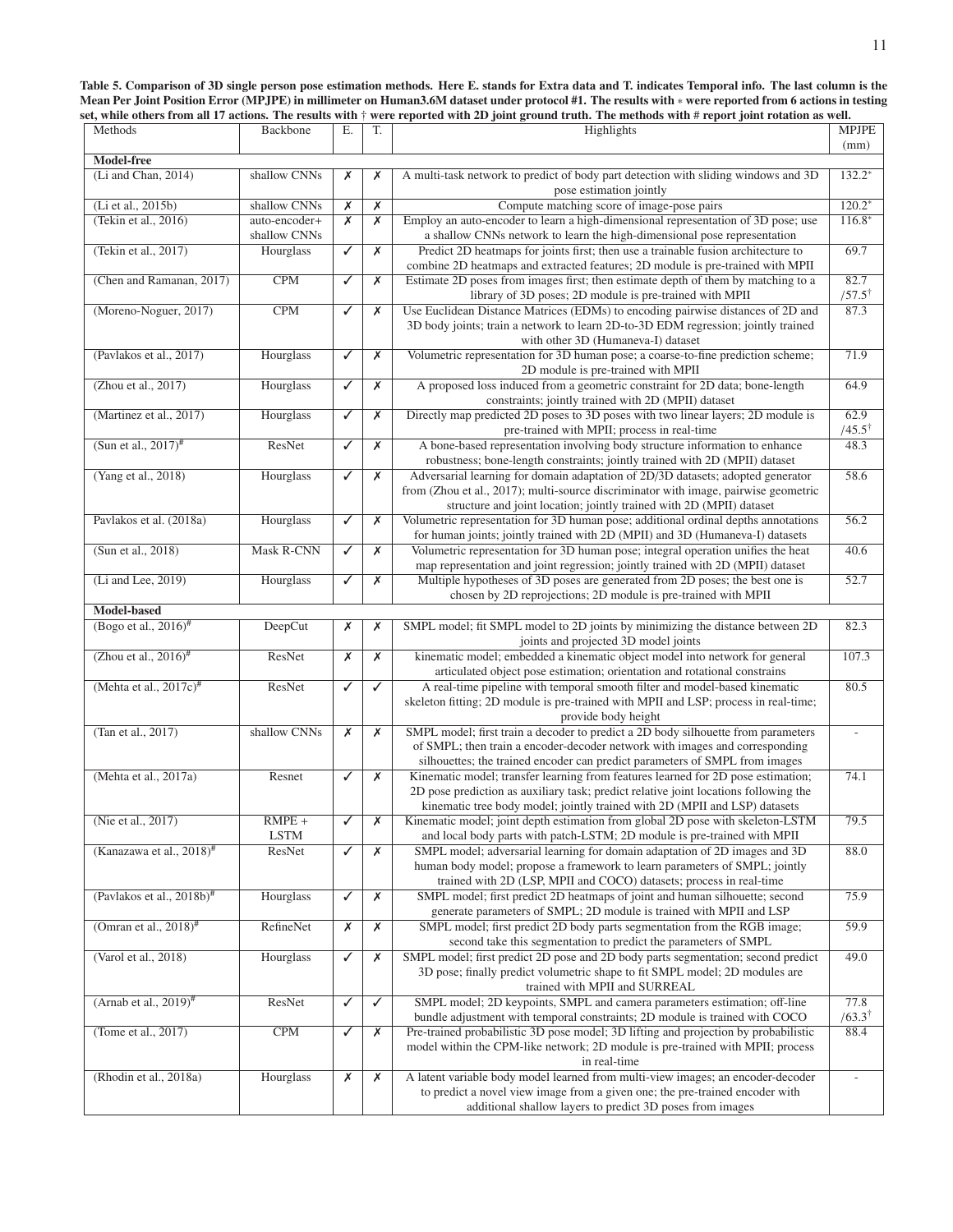and skeleton fitting respectively. Rhodin et al. (2018a) used an encoder-decoder network to learn a latent variable body model without 2D or 3D annotations under self-supervision, then employed the pre-trained encoder to predict 3D poses.

Additional to those typical body models, latent 3D pose model learned from data is also used for 3D HPE. Tome et al. (2017) proposed a multi-stage CPM-like network including a pre-trained probabilistic 3D pose model layer which can generate 3D pose from 2D heatmaps.

## *4.2. 3D multi-person pose estimation*

The achievements of monocular 3D multi-person pose estimation are based on 3D single person pose estimation and other deep learning methods. This research field is pretty new and only a few methods are proposed. Table 6 summarizes these methods.

Mehta et al. (2017b) proposed a bottom-up method by using 2D pose and part affinity fields to infer person instances. An occlusion-robust pose-maps (ORPM) is proposed to provide multi-style occlusion information regardless of the number of people. Rogez et al. (2017) proposed a Localization-Classification-Regression Network (LCR-Net) following threestage processing. First, Faster R-CNN is employed to detect people locations. Second, each pose proposal is assigned with the closest anchor-pose scored by a classifier. The final poses are refined with a regressor respectively. Zanfir et al. (2018) proposed a framework with feed forward and feed backward stages for 3D multi-person pose and shape estimation. The feed forward process includes semantic segmentation of body parts and 3D pose estimates based on DMHS (Popa et al., 2017). Then the feed backward process refines the pose and shape parameters of SMPL (Loper et al., 2015). Mehta et al. (2019) estimated multiple poses in real-time with three stages. First, SelecSLS Net infers 2D pose and intermediate 3D pose encoding for visible body joints. Then based on each detected person, it reconstructs the complete 3D pose, including occluded joints. Finally, refinement is provided for temporal stability and kinematic skeleton fitting.

#### 5. Datasets and evaluation protocols

Datasets play an important role in deep learning-baed human pose estimation. Datasets not only are essential for fair comparison of different algorithms but also bring more challenges and complexity through their expansion and improvement. With the maturity of the commercial motion capture systems and crowdsourcing services, recent datasets are no longer limited by the data quantity or lab environments.

This section discusses the popular publicly available human pose datasets for 2D and 3D human pose estimation, introduces the characteristics and the evaluation methods, as well as the performance of recent state-of-the-art work on several popular datasets. In addition to these basic datasets, some researchers have extended the existing datasets in their own way (Pavlakos et al., 2018a; Lassner et al., 2017). In addition, some relevant human datasets are also within the scope of this section (Güler et al., 2018). A brief description of how researchers collected

#### *5.1. Datasets for 2D human pose estimation*

Before deep learning brings significant progress for 2D HPE, there are many 2D human pose datasets for specific scenarios and tasks. Upper body pose datasets include Buffy Stickmen (Ferrari et al., 2008) (frontal-facing view, from indoor TV show), ETHZ PASCAL Stickmen (Eichner et al., 2009) (frontal-facing view, from PASCAL VOC (Everingham et al., 2010)), We Are Family (Eichner and Ferrari, 2010) (Group photo scenario), Video Pose 2 (Sapp et al., 2011) (from indoor TV show), Sync. Activities (Eichner and Ferrari, 2012b) (sports, full-body image, upper body annotation). full-body pose datasets include PASCAL Person Layout (Everingham et al., 2010) (daily scene, from PASCAL VOC (Everingham et al., 2010)), Sport (Wang et al., 2011) (sport scenes) and UIUC people (Li and Fei-fei, 2007) (sport scenes). For detailed description of these datasets, we refer interested readers to several well-summarized papers (Andriluka et al., 2014) and (Gong et al., 2016).

Above earlier datasets for 2D human pose estimation have many shortcomings such as few scenes, monotonous view angle, lack of diverse activities, and limited number of images. The scale is the most important aspect of a dataset for deep learning-based methods. Small training sets are insufficient for learning robust features, unsuitable for networks with deep layers and complex design, and may easily cause overfitting. Thus in this section, we only introduce 2D human pose datasets with the number of images for training over 1,000. The features of these selected 2D HPE datasets are summarized in Table 7 and some sample images with annotations are illustrated in Fig. 5.

Frames Labeled In Cinema (FLIC) Dataset (Sapp and Taskar, 2013) contains 5, 003 images collected from popular Hollywood movies. For every tenth frame of 30 movies, a person detector (Bourdev and Malik, 2009) was run to obtain about 20K person candidates. Then all candidates are sent to Amazon Mechanical Turk to obtain ground truth labeling for 10 upper body joints. Finally, images with person occluded or severely non-frontal views are manually deleted. The undeleted original set called FLIC-full consisting of occluded, non-frontal, or just plain mislabeled examples (20, 928 examples) is also available. Moreover, in (Tompson et al., 2014), the FLIC-full dataset is further cleaned to FLIC-plus to make sure that the training subset does not include any images from the same scene as the test subset.

Leeds Sports Pose (LSP) Dataset (Johnson and Everingham, 2010) contains 2,000 images of full-body poses collected from Flickr by downloading with 8 sports tags (athletics, badminton, baseball, gymnastics, parkour, soccer, tennis, and volleyball). Each image is annotated with up to 14 visible joint locations. Further, the extension version Leeds Sports Pose Extended (LSP-extended) training dataset (Johnson and Everingham, 2011) is gathered to extend the LSP dataset only for training. It contains 10, 000 images collected from Flickr searches with 3 most challenging tags (parkour, gymnastics, and athletics). The annotations were conducted through Amazon Mechanical Turk and the accuracy cannot be guaranteed.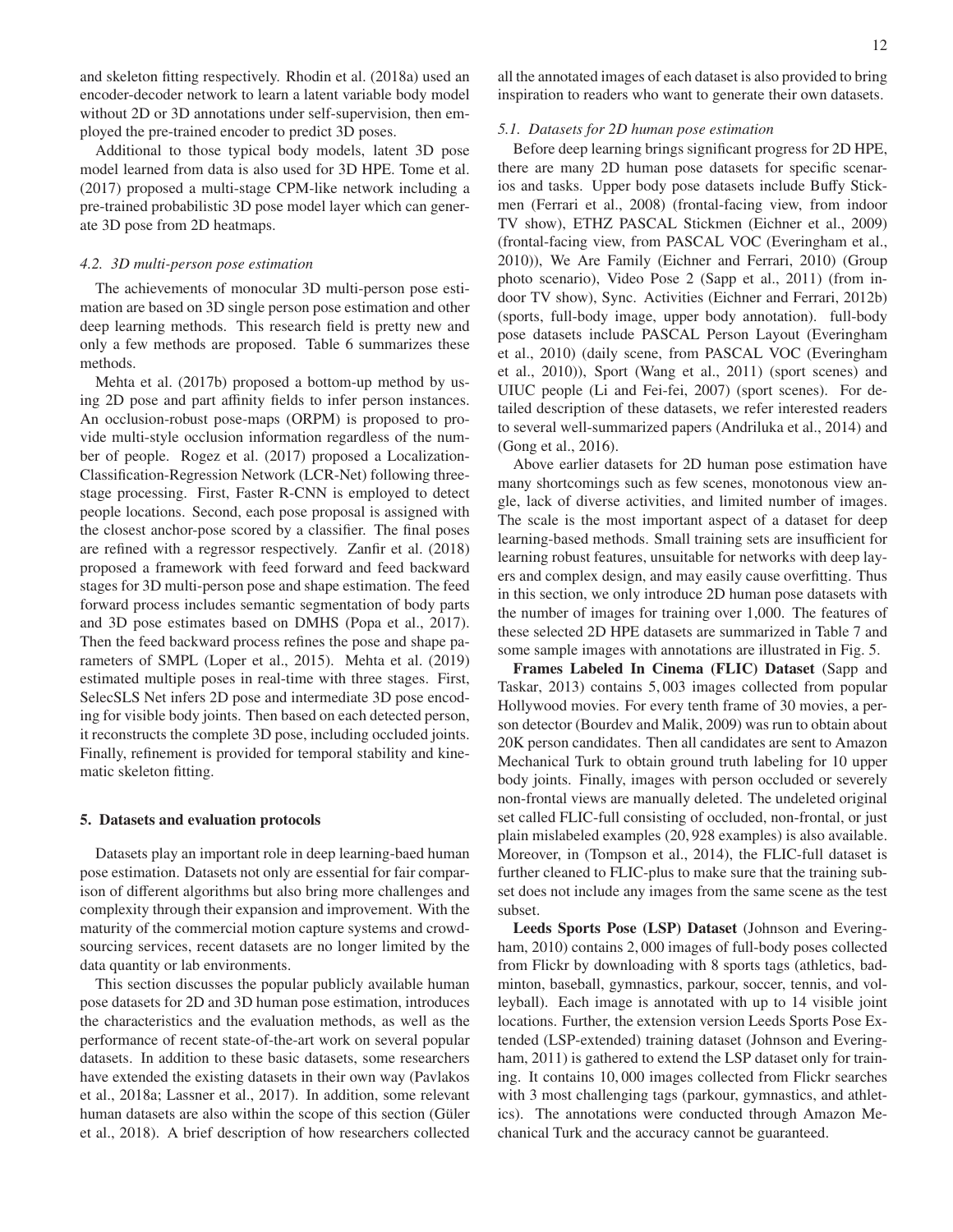| v       |    |
|---------|----|
| ۰,<br>× | ۰. |

Table 6. Summary of 3D multi-person pose estimation methods.

| Methods               | Network type                      | Highlights                                                                                                                                    |
|-----------------------|-----------------------------------|-----------------------------------------------------------------------------------------------------------------------------------------------|
| (Mehta et al., 2017b) | ResNet                            | Propose an occlusion-robust pose-maps (ORPM) for full-body pose inference even under                                                          |
|                       |                                   | (self-)occlusions; combine 2D pose and part affinity fields to infer person instances                                                         |
| (Rogez et al., 2017)  | <b>Faster R-CNN</b><br>$+ VGG-16$ | Localize human bounding boxes with Faster R-CNN; classify the closest anchor-pose for each<br>proposal; regress anchor-pose to get final pose |
| (Zanfir et al., 2018) | <b>DMHS</b>                       | Feed forward process of body parts semantic segmentation and 3d pose estimates; feed backward                                                 |
|                       |                                   | process of refining pose and shape parameters of a body model SMPL                                                                            |
| Mehta et al. $(2019)$ | SelecSLS Net                      | Real-time; a new CNN architecture that uses selective long and short range skip connections; 2D and                                           |
|                       |                                   | 3D pose features prediction along with identity assignments for all visible joints of all individuals;                                        |
|                       |                                   | complete 3D pose reconstruction including occluded joints; temporal stability refinement and                                                  |
|                       |                                   | kinematic skeleton fitting.                                                                                                                   |

Table 7. Popular 2D databases for human pose estimation. Selected example images with annotations are shown in Fig. 5. Here Jnt. indicates the number of joints

| Dataset              | Single/  | Jnt. |                  | Number of images/videos |                | Evaluation | Highlights                                                                                                                                                                                   |
|----------------------|----------|------|------------------|-------------------------|----------------|------------|----------------------------------------------------------------------------------------------------------------------------------------------------------------------------------------------|
| name                 | Multiple |      | Train            | Val                     | Test           | protocol   |                                                                                                                                                                                              |
| <b>Image-based</b>   |          |      |                  |                         |                |            |                                                                                                                                                                                              |
| <b>FLIC</b>          |          |      | $\approx 5k$     | $\boldsymbol{0}$        | $\approx$ 1k   |            | Upper body poses; Sampled from movies; FLIC-full is complete<br>version (Sapp and Taskar, 2013); FLIC-plus is cleaned version                                                                |
| FLIC-full            | single   | 10   | $\approx$ 20 $k$ | $\boldsymbol{0}$        | $\overline{0}$ | PCP&PCK    | (Tompson et al., 2014); FLIC is a simple version with no difficult<br>poses.                                                                                                                 |
| FLIC-plus            |          |      | $\approx 17k$    | $\mathbf{0}$            | $\mathbf{0}$   |            |                                                                                                                                                                                              |
| <b>LSP</b>           |          |      | $\approx$ 1k     | $\mathbf{0}$            | $\approx$ 1k   |            | full-body poses; From Flickr with 8 sports tags (Johnson and<br>Everingham, 2010); Extended by adding most challenging poses<br>lie in 3 tags (Johnson and Everingham, 2011).                |
| LSP-<br>extended     | single   | 14   | $\approx 10k$    | $\mathbf{0}$            | $\theta$       | <b>PCP</b> |                                                                                                                                                                                              |
|                      | single   |      | $\approx$ 29k    | $\mathbf{0}$            | $\approx 12k$  | PCPm/PCKh  | Various body poses; Downloaded videos from YouTube; Multiple<br>annotations (bounding boxes, 3D viewpoint of the head and torso,                                                             |
| <b>MPII</b>          | multiple | 16   | $\approx 3.8k$   | $\mathbf{0}$            | $\approx 1.7k$ | mAP        | position of the eyes and nose, joint locations); (Andriluka et al.,<br>$2014$ ).                                                                                                             |
| COCO16               |          |      | $\approx 45k$    | $\approx$ 22k           | $\approx 80k$  |            | Various body poses; From Google, Bing and Flickr; Multiple<br>annotations (bounding boxes, human body masks, joint locations);                                                               |
| COCO17               | multiple | 17   | $\approx 64k$    | $\approx$ 2.7k          | $\approx 40k$  | AP         | With about 120K unlabeled images for semi-supervised learning;<br>(Lin et al., 2014)                                                                                                         |
| $AIC-$<br><b>HKD</b> | multiple | 14   | $\approx$ 210k   | $\approx 30k$           | $\approx 60k$  | AP         | Various body poses; From Internet search engines; Multiple<br>annotations (bounding boxes, joint locations); (Wu et al., 2017)                                                               |
| <b>Video-based</b>   |          |      |                  |                         |                |            |                                                                                                                                                                                              |
| Penn<br>Action       | single   | 13   | $\approx$ 1k     | $\mathbf{0}$            | $\approx$ 1k   |            | full-body poses; From YouTube; 15 actions; Multiple annotations<br>(joint locations, bounding boxes, action classes) (Zhang et al., 2013).                                                   |
| J-HMDB               | single   | 15   | $\approx 0.6k$   | $\mathbf{0}$            | $\approx 0.3k$ |            | full-body poses; Generated from action recognition dataset; 21<br>actions; Multiple annotations (joint positions and relations, optical<br>flows, segmentation masks) (Jhuang et al., 2013). |
| PoseTrack            | multiple | 15   | 292              | 50                      | 208            | mAP        | Various body poses; Extended from MPII; Dense annotations<br>(joint locations, head bounding boxes) (Andriluka et al., 2018).                                                                |

Max Planck Institute for Informatics (MPII) Human Pose Dataset (Andriluka et al., 2014) is one of current the stateof-the-art benchmarks for evaluation of articulated human pose estimation with rich annotations. First, with guidance from a two-level hierarchy of human activities from (Ainsworth et al., 2011), 3, 913 videos spanning 491 different activities are downloaded from YouTube. Then frames that either contains different people in the video or the same person in a very different pose were manually selected which results in 24, 920 frames. Rich annotations including 16 body joints, the 3D viewpoint of the head and torso and position of the eyes and nose are labeled by in-house workers and on Amazon Mechanical Turk. For corresponding joints, visibility and left/right labels are also annotated in a person-centric way. Images in MPII have various body poses and are suitable for many tasks such as 2D single/multiple human pose estimation, action recognition, etc.

Microsoft Common Objects in Context (COCO) Dataset (Lin et al., 2014) is a large-scale dataset that was originally proposed for daily object detection and segmentation in natural environments. With improvements and extensions, the usage of COCO covers image captioning and keypoint detection. Images are collected from Google, Bing, and Flickr image search with isolated or pairwise object categories. Annotations were conducted on Amazon Mechanical Turk. The whole set contains more than 200, 000 images and 250, 000 labeled person instances. Suitable examples are selected for human pose estimation, thus forming two datasets: COCO keypoints 2016 and COCO keypoints 2017, corresponding to two public keypoint detection challenges respectively. The only difference between these two versions is the train/val/test splitting strategy based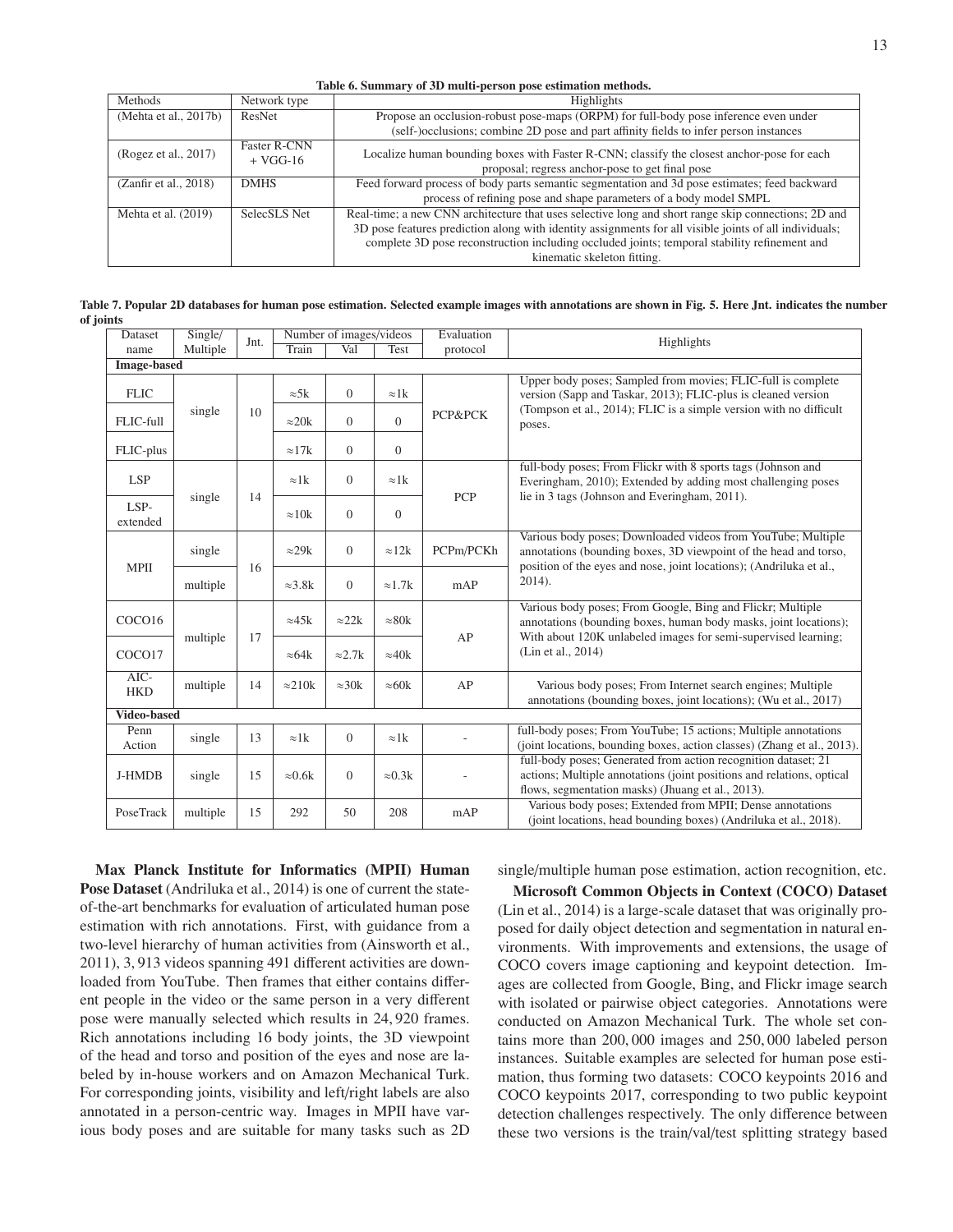

Fig. 5. Some selected example images with annotations from typical 2D human pose estimation datasets.

on community feedback (shown in Table 7), and cross-year results can be compared directly since the images in the test set are same. The COCO Keypoint Detection Challenge aims to localize keypoints of people in uncontrolled images. The annotations for each person include 17 body joints with visibility and left/right labels, and instance human body segmentation. Note that COCO dataset contains about 120K unlabeled images following the same class distribution as the labeled images which can be used for unsupervised or semi-supervised learning.

AI Challenger Human Keypoint Detection (AIC-HKD) Dataset (Wu et al., 2017) has the largest number of training examples. It contains 210, 000, 30, 000, 30, 000, and 30, 000 images for training, validation, test A, and test B respectively. The images, focusing on the daily life of people, were collected from Internet search engines. Then, after removing inappropriate examples (e.g. with the political, constabulary, violent and sexual contents; too small or too crowded human figures), each person in the images were annotated with a bounding box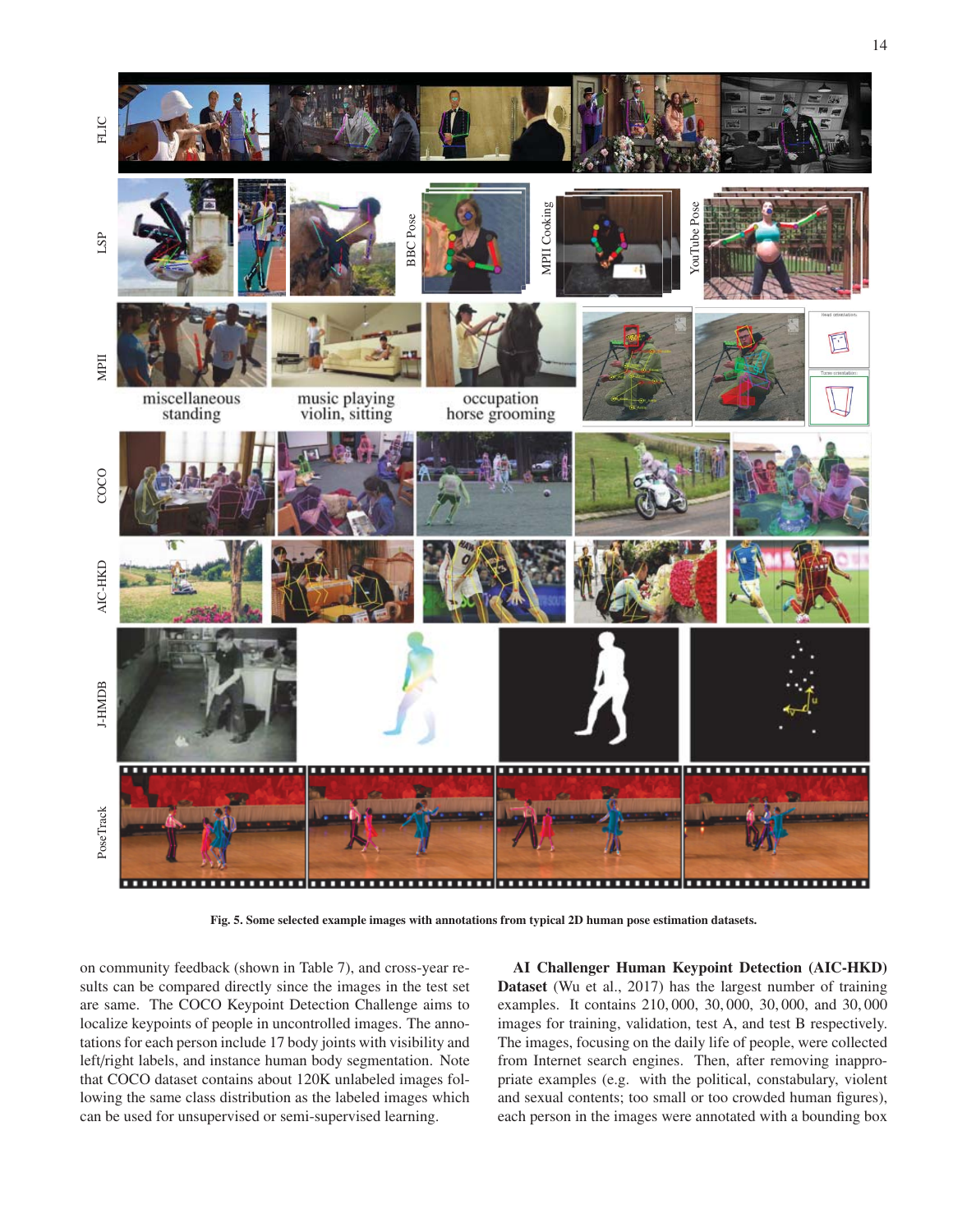and 14 keypoints. Each keypoint has the visibility and left/right labels.

In addition to the datasets described above which are in static image style, datasets with densely annotated video frames are collected in closer to real-life application scenarios which offer the possibility to utilize temporal information and can be used for action recognition. Some of them focus on single individuals (Zhang et al., 2013; Jhuang et al., 2013; Charles et al., 2016) and others have pose annotations for multiple people (Insafutdinov et al., 2017; Iqbal et al., 2016; Andriluka et al., 2018).

Penn Action Dataset (Zhang et al., 2013) consists of 2, 326 videos downloaded from YouTube covering 15 actions: baseball pitch, baseball swing, bench press, bowling, clean and jerk, golf swing, jump rope, jumping jacks, pull up, push up, sit up, squat, strum guitar, tennis forehand, and tennis serve. Annotations for each frame were labeled by VATIC (Vondrick et al., 2013) (an annotation tool) on Amazon Mechanical Turk. Each video involves an action class label and each video frame contains a bounding box of human and 13 joint locations with the visibility and left/right labels.

Joint-annotated Human Motion Database (J-HMDB) (Jhuang et al., 2013) is based on the HMDB51 (Jhuang et al., 2011) which is originally collected for action recognition. First, 21 action categories with relatively large body movements were selected from original 51 actions in HMDB51, including: brush hair, catch, clap, climb stairs, golf, jump, kick ball, pick, pour, pull-up, push, run, shoot ball, shoot bow, shoot gun, sit, stand, swing baseball, throw, walk, and wave. Then, after a selectionand-cleaning process, 928 clips comprising 31, 838 annotated frames are selected. Finally, a 2D articulated human puppet model (Zuffi et al., 2012) is employed to generate all the needed annotations using Amazon Mechanical Turk. The 2D puppet model is an articulated human body model that provides scale, pose, segmentation, coarse viewpoint, and dense optical flow for the humans in actions. The annotations include 15 joint positions and relations, 2D optical flow corresponding to the human motion, human body segmentation mask. The 70% images are used for training and the 30% images for testing. J-HMDB can also be used for action recognition and human detection tasks.

There are several video datasets annotated with human upper body pose. BBC Pose (Charles et al., 2014) contains 20 videos (10/5/5 for train/val/test, 1.5 million frames in total) with 9 sign language signers. 2, 000 frames for validation and test are manually annotated and the rest of the frames are annotated with a semi-automatic method. Extended BBC Pose dataset (Pfister et al., 2014) adds 72 additional training videos for BBC Pose which has about 7 million frames in total. MPII Cooking (Rohrbach et al., 2012) dataset contains 1, 071 frames for training and 1, 277 frames for testing with manually annotated joint locations for cooking activities. YouTube Pose dataset (Charles et al., 2016) contains 50 YouTube videos with single person in. The activities cover dancing, stand-up comedy, how-to, sports, disk jockeys, performing arts and dancing, and sign language signers. 100 frames of each video are manually annotated with joint locations of the upper body. The scenes of these datasets are relatively simple, with static views and the characters are normally in a small motion range.

From unlabeled MPII Human Pose (Andriluka et al., 2014) video data, there are several extended versions result in dense annotations of video frames. The general approach is to extend the original labeled frame with the connected frames both forward and backward and annotate unlabeled frames in the same way as the labeled frame. MPII Video Pose dataset (Insafutdinov et al., 2017) provides 28 videos containing 21 frames each by selecting the challenging labeled images and unlabeled neighboring +/-10 frames from the MPII dataset. In Multi-Person PoseTrack dataset (Iqbal et al., 2016), each selected labeled frame is extended with unlabeled clips ranging +/-20 frames, and each person has a unique ID. Also, additional videos of more than 41 frames are provided for longer and variable-length sequences. In total, it contains 60 videos with additional videos with more than 41 frames for longer and variable-length sequences. PoseTrack dataset (Andriluka et al., 2018) is the integrated expansion of the above two datasets and is the current largest multi-person pose estimation and tracking dataset. Each person in the video has a unique track ID with annotations of a head bounding box and 15 body joint locations. All pose annotations are labeled with VATIC (Vondrick et al., 2013). PoseTrack contains 550 video sequences with the frames mainly ranging between 41 and 151 frames in a wide variety of everyday human activities and is divided into 292, 50, and 208 videos for training, validation, and testing, following original MPII split strategy.

### *5.2. Evaluation Metrics of 2D human pose estimation*

Different datasets have different features (e.g. various range of human body sizes, upper/full human body) and different task requirements (single/multiple pose estimation), so there are several evaluation metrics for 2D human pose estimation. The summary of different evaluation metrics which are commonly used are listed in Table 8.

Percentage of Correct Parts (PCP) (Ferrari et al., 2008) is widely used in early research. It reports the localization accuracy for limbs. A limb is correctly localized if its two endpoints are within a threshold from the corresponding ground truth endpoints. The threshold can be 50% of the limb length. Besides a mean PCP, some limbs PCP (torso, upper legs, lower legs, upper arms, forearms, head) normally are also reported (Johnson and Everingham, 2010). And percentage curves for each limb can be obtained with the variation of threshold in the metric (Gkioxari et al., 2013). The similar metrics PCPm from (Andriluka et al., 2014) use 50% of the mean ground-truth segment length over the entire test set as a matching threshold.

Percentage of Correct Keypoints (PCK) (Yang and Ramanan, 2013) measures the accuracy of the localization of the body joints. A candidate body joint is considered as correct if it falls within the threshold pixels of the ground-truth joint. The threshold can be a fraction of the person bounding box size (Yang and Ramanan, 2013), pixel radius that normalized by the torso height of each test sample (Sapp and Taskar, 2013) (denoted as Percent of Detected Joints (PDJ) in (Toshev and Szegedy, 2014)), 50% of the head segment length of each test image (denoted as **PCKh@0.5** in (Andriluka et al., 2014)).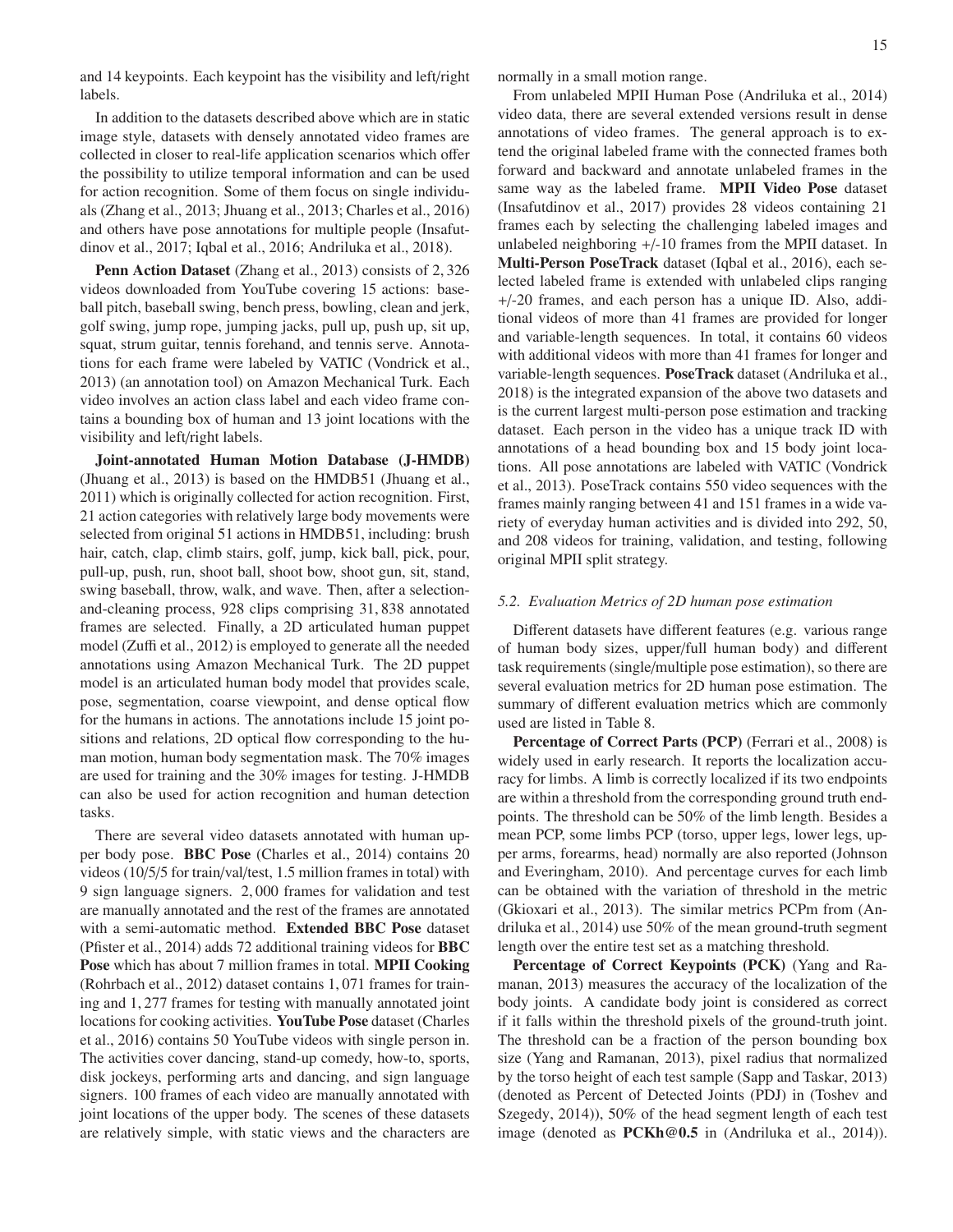| Metric        | Meaning                               | <b>Typical datasets and Description</b> |                                                                                                                                                                                                                                                                            |  |  |  |  |  |
|---------------|---------------------------------------|-----------------------------------------|----------------------------------------------------------------------------------------------------------------------------------------------------------------------------------------------------------------------------------------------------------------------------|--|--|--|--|--|
| Single person |                                       |                                         |                                                                                                                                                                                                                                                                            |  |  |  |  |  |
| <b>PCP</b>    | Percentage<br>of Correct<br>Parts     | <b>LSP</b>                              | Percentage of correct predicted Parts which their end points fall within a threshold                                                                                                                                                                                       |  |  |  |  |  |
| <b>PCK</b>    | Percentage<br>of Correct<br>Keypoints | <b>LSP</b><br><b>MPII</b>               | Percentage of correct predicted joints which fall within a threshold                                                                                                                                                                                                       |  |  |  |  |  |
|               | <b>Multiple person</b>                |                                         |                                                                                                                                                                                                                                                                            |  |  |  |  |  |
|               | Average                               | <b>MPII</b><br>PoseTrack                | mean AP (mAP) is reported by AP for each body part after assigning predicted<br>pose to the ground truth pose by PCKh score.<br>• $AP_{coco}$ : at OKS=.50:.05:.95 (primary metric)<br>• $AP_{cece}^{OKS=.50}$ : at OKS=.50 (loose metric)                                 |  |  |  |  |  |
| AP            | Precision                             | COCO                                    | • $AP_{cece}^{OKS = .75}$ : at OKS=.75 (strict metric)<br>• APmedium: for medium objects: $32^2$ < area < 96 <sup>2</sup><br>• $AP_{coco}^{large}$ : for large objects: area > 96 <sup>2</sup>                                                                             |  |  |  |  |  |
| AR            | Average<br>Recall                     | COCO                                    | • $AR_{cece}$ : at OKS=.50:.05:.95<br>• $AR_{cece}^{OKS = .50}$ : at OKS=.50<br>• $AR_{cece}^{OKS=.75}$ : at OKS=.75<br>• $AR_{cece}^{medium}$ : for medium objects: $32^{2}$ < area < 96 <sup>2</sup><br>• $AR_{coc}^{large}$ : for large objects: area > 96 <sup>2</sup> |  |  |  |  |  |
| <b>OKS</b>    | Object<br>Keypoint<br>Similarity      | <b>COCO</b>                             | A similar role as the Intersection over Union (IoU) for AP/AR.                                                                                                                                                                                                             |  |  |  |  |  |

Table 8. Summary of commonly used evaluation metrics for 2D HPE.

Also, with the variation of a threshold, Area Under the Curve (AUC) can be generated for further analysis.

The Average Precision (AP). For systems in which there are only joint locations but no annotated bounding boxes for human bodies/heads or number of people in the image as ground truth at testing, the detection problem must be addressed as well. Similar to object detection, an Average Precision (AP) evaluation method is proposed, which is first called Average Precision of Keypoints (APK) in (Yang and Ramanan, 2013). In AP measure, if a predicted joint falls within a threshold of the ground-truth joint location, it is counted as a true positive. Note that correspondence between candidates and ground-truth poses are established separately for each keypoint. For multiperson pose evaluation, all predicted poses are assigned to the ground truth poses one by one based on the PCKh score order, while unassigned predictions are counted as false positives (Pishchulin et al., 2016). The mean average precision (mAP) is reported from the AP of each body joint.

Average Precision (AP), Average Recall (AR) and their variants. In (Lin et al., 2014), evaluating multi-person pose estimation results as an object detection problem is further designed. AP, AR, and their variants are reported based on an analogous similarity measure: object keypoint similarity (OKS) which plays the same role as the Intersection over Union (IoU). Additional, AP/AR with different human body scales are also reported in COCO dataset. Table 8 summarizes all above evaluation metrics.

Frame Rate, Number of Weights and Giga Floating-point Operations Per Second (GFLOPs). The computational performance metrics are also very important for HPE. Frame Rate indicates the processing speed of input data, generally expressed by Frames Per Second (FPS) or seconds per image (s/image) (Cao et al., 2016). Number of Weights and GFLOPs show the efficiency of the network, mainly related to the network design and the specific used GPUs/CPUs (Sun et al.,

2019). These computational performance metrics are suitable for 3D HPE as well.

## *5.3. Datasets for 3D human pose estimation*

For a better understanding of the human body in 3D space, there are many kinds of body representations with different modern equipment. 3D human body shape scans, such as SCAPE (Anguelov et al., 2005), INRIA4D (INRIA4D, accessed on 2019) and FAUST (Bogo et al., 2014, 2017), 3D human body surface cloud points with time of flight (TOF) depth sensors (Shahroudy et al., 2016), 3D human body reflective markers capture with motion capture systems (MoCap) (Sigal et al., 2010; Ionescu et al., 2014), orientation and acceleration of 3D human body data with Inertial Measurement Unit (IMU) (von Marcard et al., 2016, 2018). It is difficult to summarize them all, this paper summarizes the datasets that involve RGB images and 3D joint coordinates. The details of the selected 3D datasets are summarized in Table 9 and some example images with annotations are shown in Fig. 6.

HumanEva-I&II Datasets (Sigal et al., 2010). The ground truth annotations of both datasets were captured with a commercial MoCap system from ViconPeak. The HumanEva-I dataset contains 7-view video sequences (4 grayscales and 3 colors) which are synchronized with 3D body poses. There are 4 subjects with markers on their bodies performing 6 common actions (e.g. walking, jogging, gesturing, throwing and catching a ball, boxing, combo) in an 3m x 2m capture area. HumanEva-II is an extension of HumanEva-I dataset for testing, which contains 2 subjects performing the action combo.

Human3.6M Dataset (Ionescu et al., 2014) was collected using accurate marker-based MoCap systems (Vicon, accessed on 2019) in an indoor laboratory setup with 11 professional actors (5 females and 6 males) dressing moderately realistic clothing. It contains 3.6 million 3D human poses and corresponding images from 4 different views. The performed 17 daily ac-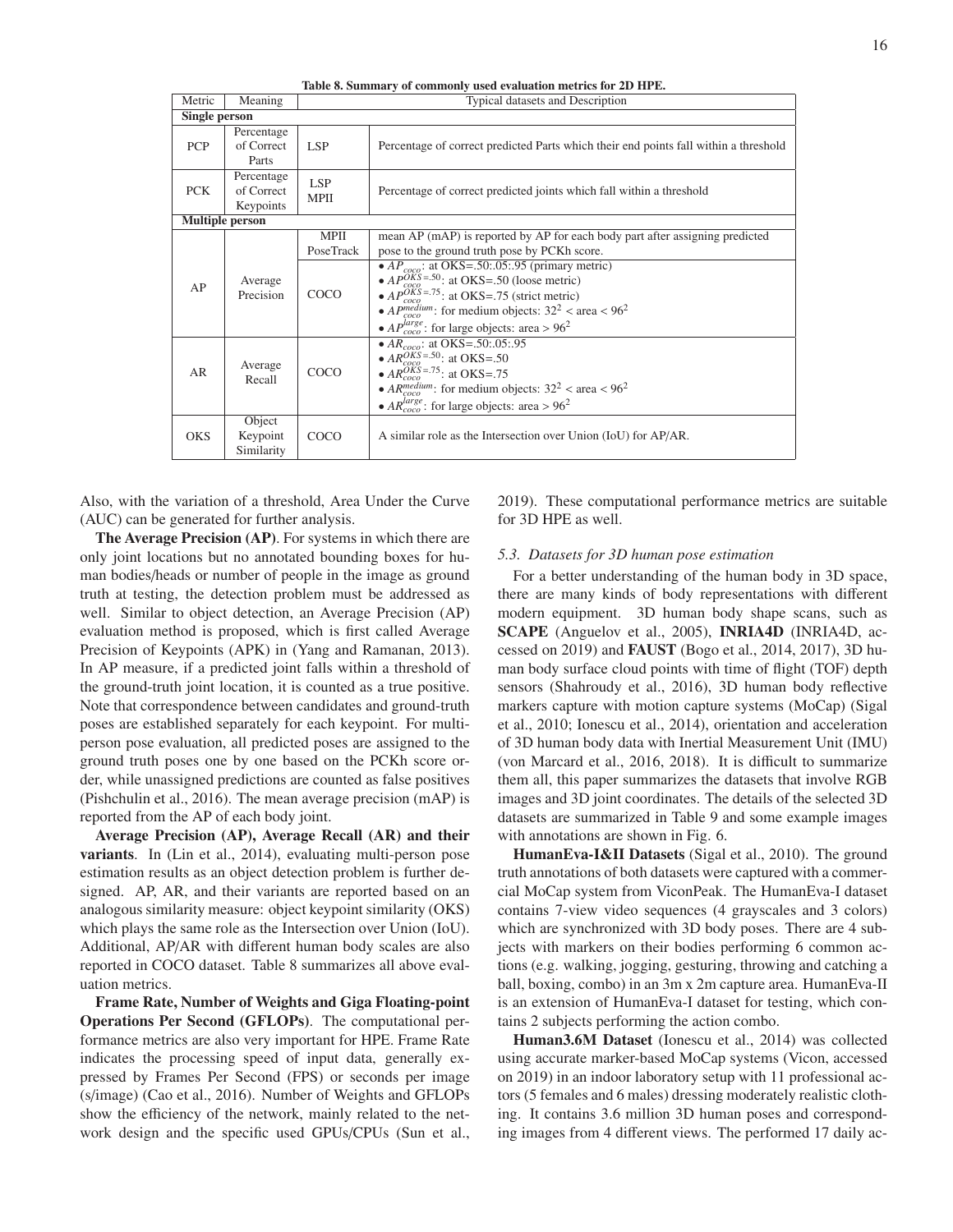Table 9. Popular databases for 3D human pose estimation. Selected example images with annotations are shown in Fig. 6 (Cams. indicates the number of cameras; Jnt. indicates the number of joints)

| <b>Dataset</b>         | Cams.          | Jnt. | Number of frames/videos           |                       |                | Evaluation                                             | Highlights                                                                                       |
|------------------------|----------------|------|-----------------------------------|-----------------------|----------------|--------------------------------------------------------|--------------------------------------------------------------------------------------------------|
| name                   |                |      | Train<br>Val<br>Test              |                       | protocol       |                                                        |                                                                                                  |
| Single person          |                |      |                                   |                       |                |                                                        |                                                                                                  |
| HumanEva-I             | 7              | 15   | $\approx 6.8k$                    | $\approx 6.8k$        | $\approx 24k$  | <b>MPJPE</b>                                           | 4/2 (I/II) subjects, 6/1 (I/II) actions, Vicon data, indoor<br>environment. (Sigal et al., 2010) |
| HumanEva-II            | $\overline{4}$ |      | $\Omega$                          | $\Omega$              | $\approx$ 2.5k |                                                        |                                                                                                  |
| Human3.6M              | $\overline{4}$ | 17   | $\approx 1.5M$                    | $\approx 0.6M$        | $\approx 1.5M$ | <b>MPJPE</b>                                           | 11 subjects, 17 actions, Vicon data, multi-annotation (3D)                                       |
|                        |                |      |                                   |                       |                |                                                        | joints, person bounding boxes, depth data, 3D body scans),                                       |
|                        |                |      |                                   |                       |                |                                                        | indoor environment. (Ionescu et al., 2014)                                                       |
| TNT15                  | 8              | 15   | $\approx 13k$                     |                       | HumanEva       | 4 subjects, 5 actions, IMU data, 3D body scans, indoor |                                                                                                  |
|                        |                |      |                                   |                       |                | environment. (von Marcard et al., 2016)                |                                                                                                  |
| MPI-INF-3DHP           | 14             | 15   | $\approx 1.3M$                    |                       |                | 3DPCK                                                  | 8 subjects, 8 actions, commercial markerless system,                                             |
|                        |                |      |                                   |                       |                | indoor and outdoor scenes. (Mehta et al., 2017a)       |                                                                                                  |
| TotalCapture           | 8              | 26   | $\approx 1.9M$                    |                       | <b>MPJPE</b>   | 5 subjects, 5 actions, IMU and Vicon data, indoors     |                                                                                                  |
|                        |                |      |                                   |                       |                | environment. (Trumble et al., 2017)                    |                                                                                                  |
| <b>Multiple person</b> |                |      |                                   |                       |                |                                                        |                                                                                                  |
| Panoptic               | 521            | 15   |                                   | 65 videos (5.5 hours) |                | 3DPCK                                                  | up to 8 subjects in each video, social interactions,                                             |
|                        |                |      |                                   |                       |                |                                                        | markerless studio, multi-annotation (3D joints, cloud                                            |
|                        |                |      |                                   |                       |                |                                                        | points, optical flow), indoors environment. (Joo et al.,                                         |
|                        |                |      |                                   |                       |                |                                                        | 2017)                                                                                            |
| 3DPW                   | $\mathbf{1}$   | 18   | 60 videos ( $\approx$ 51k frames) |                       |                | <b>MPJPE</b>                                           | 7 subjects (up to 2), daily actions, estimated 3D poses from                                     |
|                        |                |      |                                   |                       |                | <b>MPJAE</b>                                           | videos and attached IMUs, 3D body scans, SMPL model                                              |
|                        |                |      |                                   |                       |                | fitting, in the wild. (von Marcard et al., 2018)       |                                                                                                  |

tivities include discussion, smoking, taking photos, talking on the phone, etc. Main capturing devices include 4 digital video cameras, 1 time-of-flight sensor, 10 motion cameras working synchronously. The capture area is about 4m x 3m. The provided annotations include 3D joint positions, joint angles, person bounding boxes, and 3D laser scans of each actor. For evaluation, there are three protocols with different training and testing data splits (protocol #1, protocol #2 and protocol #3.)

TNT15 Dataset (von Marcard et al., 2016) consists of synchronized data streams from 8 RGB-cameras and 10 IMUs. It has been recorded in an office environment. The dataset records 4 actors performing five activities (e.g. walking, running on the spot, rotating arms, jumping and skiing exercises, dynamic punching.) and contains about 13k frames including binary segmented images obtained by background subtraction, 3D laser scans and registered meshes of each actor.

MPI-INF-3DHP (Mehta et al., 2017a) was collected with a markerless multi-camera MoCap system (TheCaptury, accessed on 2019) in both indoor and outdoor scenes. It contains over 1.3M frames from 14 different views. Eight subjects (4 females and 4 males) are recorded performing 8 activities (e.g. walking/standing, exercise, sitting, crouch/reach, on the floor, sports, miscellaneous.)

TotalCapture Dataset (Trumble et al., 2017) was captured in indoors with space measuring roughly 8m x 4m with 8 calibrated HD video cameras at a frame rate of 60Hz. There are 4 male and 1 female subjects each performing four diverse performances, repeated 3 times: Range Of Motion (ROM), Walking, Acting, and Freestyle. There is a total of 1, 892, 176 frames of synchronized video, IMU and Vicon data. The variation and body motions contained in particular within the acting and freestyle sequences are very challenging with actions such as yoga, giving directions, bending over and crawling performed in both the train and test data.

MARCOnI Dataset (Elhayek et al., 2017) is a test dataset containing sequences in a variety of uncontrolled indoor and outdoor scenarios. The sequences vary according to different data modalities captured (multiple videos, video + marker positions), in the numbers and identities of actors to track, the complexity of the motions, the number of cameras used, the existence and number of moving objects in the background, and the lighting conditions (i.e. some body parts lit and some in shadow). Cameras differ in the types (from cell phones to vision cameras), the frame resolutions, and the frame rates.

Panoptic Dataset (Joo et al., 2017) was captured with a markerless motion capturing using multiple view systems which contains 480 VGA camera views, 31 HD views, 10 RGB-D sensors and hardware-based synchronized system. It contains 65 sequences (5.5 hours) of social interaction with 1.5 millions of 3D skeletons. The annotations include 3D keypoints, cloud points, optical flow, etc.

**3DPW Dataset** (von Marcard et al., 2018) was captured with a single hand-held camera in natural environments. 3D annotations are estimated from IMUs attached to subjects' limbs with proposed method Video Inertial Poser. All subjects are provided with 3D scans. The dataset consists of 60 video sequences (more than 51, 000 frames) with daily actions including walking in the city, going up-stairs, having coffee or taking the bus.

In addition to the datasets collected with MoCap systems, there are other approaches to create a dataset for 3D human pose estimation. JTA (Joint Track Auto) (Fabbri et al., 2018)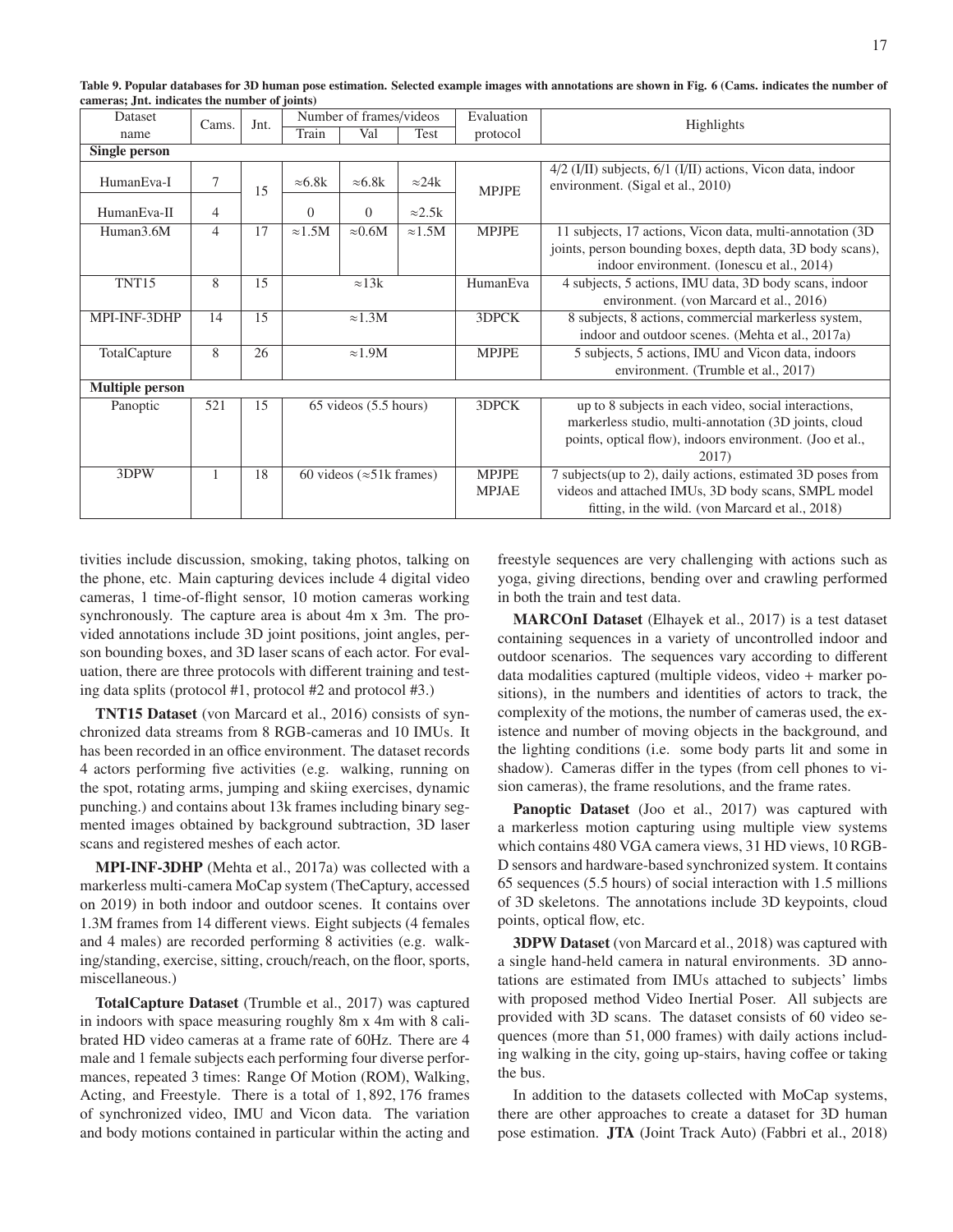

Fig. 6. Some selected example images with annotations from typical 3D human pose estimation datasets.

is a fully synthetic dataset generated from highly photorealistic video game Grand Theft Auto V. It contains almost 10*M* annotated body poses and over 460, 800 densely annotated frames. In Human3D+ (Chen et al., 2016), the training images are obtained by integrating real background images and 3D textured models which generated from SCAPE model (Anguelov et al., 2005) with different texture deformation. The parameters for generating basic SCAPE models are captured from a MoCap system, or inferred from human-annotated 2D poses. SURREAL (Synthetic hUmans foR REAL) (Varol et al., 2017) contains videos of single synthetic people with real unchanged background. It contains annotations of body parts segmentation, depth, optical flow, and surface normals. The dataset employs the SMPL body model for generating body poses and shapes. LSP-MPII-Ordinal (Pavlakos et al., 2018a) is an extension of two 2D human pose datasets (LSP (Johnson and Ev-

eringham, 2010) and MPII (Andriluka et al., 2014)) by adding the ordinal depth relation for each pair of joints. UP-3D (Lassner et al., 2017) is a combination of color images from 2D human pose benchmarks like LSP (Johnson and Everingham, 2010) and MPII (Andriluka et al., 2014) and human body model SMPL Bogo et al. (2016). The 3D human shape candidates are fit to color images by human annotators. DensePose (Güler et al., 2018) is an extension on 50K COCO images with people. All RGB images are manually annotated with surface-based representations of the human body. AMASS Dataset (Mahmood et al., 2019) unifies 15 different optical marker-based human motion capture datasets with SMPL Loper et al. (2015) body model as a standard fitting representation for human skeleton and surface mesh. Each body joint in this rich dataset has 3 rotational Degrees of Freedom (DoF) which are parametrized with exponential coordinates.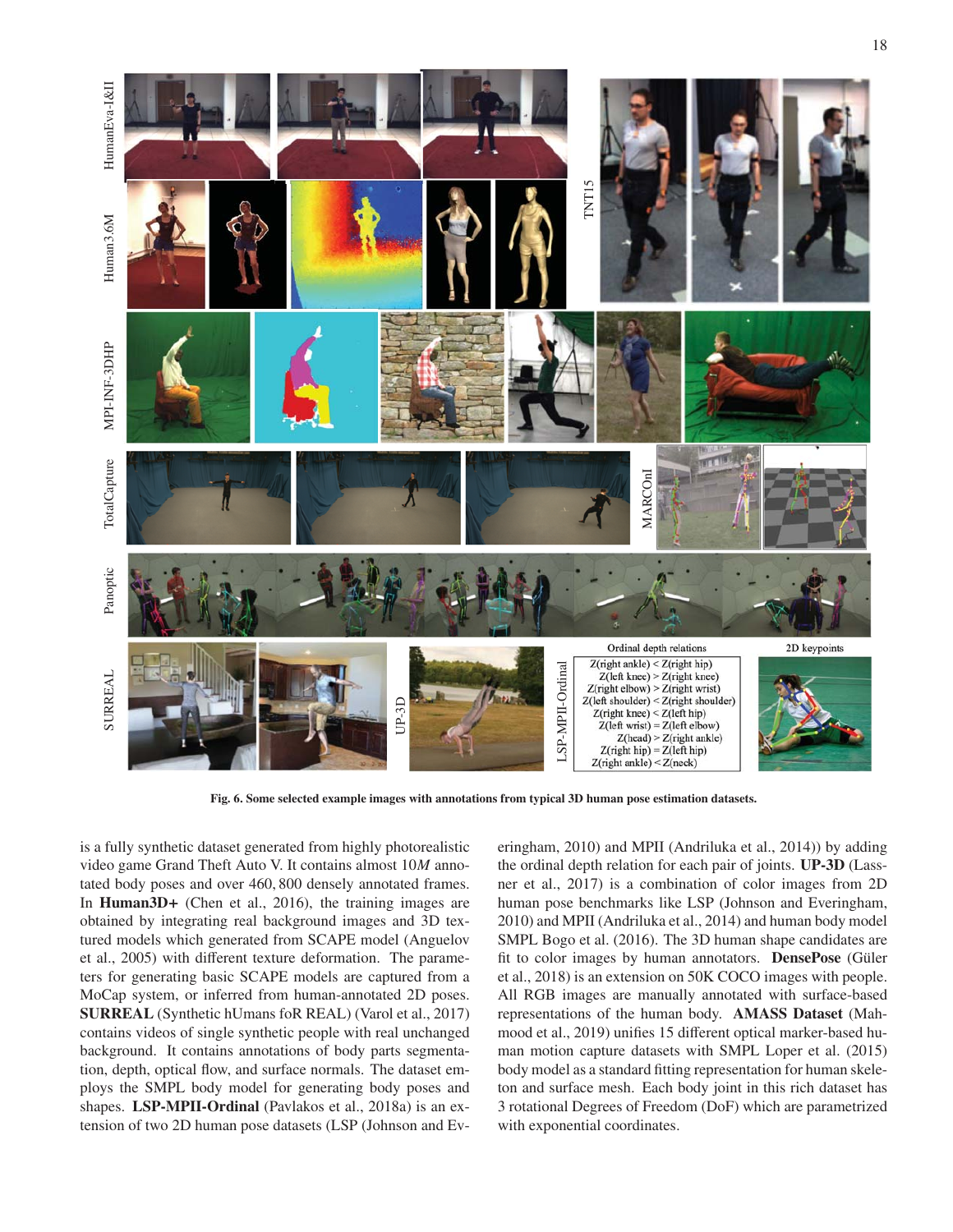### *5.4. Evaluation Metrics of 3D human pose estimation*

There are several evaluation metrics for 3D human pose estimation with different limitation factors. Note that we only list widely used evaluation metrics as below.

Mean Per Joint Position Error (MPJPE) is the most widely used measures to evaluate the performance of 3D pose estimation. It calculates the Euclidean distance from the estimated 3D joints to the ground truth in millimeters, averaged over all joints in one image. In the case of a set of frames, the mean error is averaged over all frames. For different datasets and different protocols, there are different data post-processing of estimated joints before computing the MPJPE. For example, in the protocol #1 of Human3.6M, the MPJPE is calculated after aligning the depths of the root joints (generally pelvis joint) (Tome et al., 2017; Yang et al., 2018), which is also called N-MPJPE (Rhodin et al., 2018a). The MPJPE in HumanEva-I and the protocol #2 & #3 of Human3.6M is calculated after the alignment of predictions and ground truth with a rigid transformation using Procrustes Analysis (Gower, 1975), which is also called reconstruction error (Kanazawa et al., 2018; Pavlakos et al., 2018b), P-MPJPE (Rhodin et al., 2018a) or PA-MPJPE (Sun et al., 2018).

Percentage of Correct Keypoints (PCK) and Area Under the Curve (AUC) are suggested by (Mehta et al., 2017a) for 3D pose evaluation similar to PCK and AUC in MPII for 2D pose evaluation. PCK counts the percentage of points that fall in a threshold also called 3DPCK, and AUC is computed by a range of PCK thresholds. The general threshold in 3D space is 150mm, corresponding to roughly half of the head size.

In addition to the evaluation metrics for 3D joint coordinates, there is another evaluation measurement Mean Per-vertex Error to report the results of 3D body shape which report the error between predicted and ground truth meshes (Varol et al., 2018; Pavlakos et al., 2018b).

## 6. Conclusion and Future Research Directions

Human pose estimation is a hot research area in computer vision that evolved recently along with the blooming of deep learning. Due to limitations in hardware device capability and the quantity and quality of training data, early networks are relatively shallow, used in a very straightforward way and can only handle small images or patches (Toshev and Szegedy, 2014; Tompson et al., 2015; Li and Chan, 2014). More recent networks are more powerful, deeper and efficient (Newell et al., 2016; Cao et al., 2016; He et al., 2017; Sun et al., 2019). In this paper, we have reviewed the recent deep learning-based research addressing the 2D/3D human pose estimation problem from monocular images or video footage and organize approaches into four categories based on specific tasks: (1) 2D single person pose estimation, (2) 2D multi-person pose estimation, (3) 3D single person pose estimation, and (4) 3D multiperson pose estimation. Further, we have summarized the popular human pose datasets and evaluation protocols.

Despite the great development of monocular human pose estimation with deep learning, there still remain some unresolved challenges and gap between research and practical applications,

such as the influence of body part occlusion and crowded people. Efficient networks and adequate training data are the most important requirements for deep learning-based approaches.

Future networks should explore both global and local contexts for more discriminative features of the human body while exploiting human body structures into the network for prior constraints. Current networks have validated some effective network design tricks such as multi-stage structure, intermediate supervision, multi-scale feature fusion, multi-task learning, body structure constrains. Network efficiency is also a very important factor to apply algorithms in real-life applications.

Diversity data can improve the robustness of networks to handle complex scenes with irregular poses, occluded body limbs and crowded people. Data collection for specific complex scenarios is an option and there are other ways to extend existing datasets. Synthetic technology can theoretically generate unlimited data while there is a domain gap between synthetic data and real data. Cross-dataset supplementation, especially to supplement 3D datasets with 2D datasets can mitigate the problem of insufficient diversity of training data.

### Acknowledgments

This manuscript is based upon the work supported by National Science Foundation (NSF) under award number IIS-1400802 and National Natural Science Foundation of China (61420106007, 61671387). Yucheng Chen's contribution was made when he was a visiting student at the City University of New York, sponsored by the Chinese Scholarship Council.

## References

- Aggarwal, J.K., Cai, Q., 1999. Human motion analysis: A review. Computer Vision and Image Understanding 73, 428–440.
- Ainsworth, B.E., Haskell, W.L., Herrmann, S.D., Meckes, N., Bassett Jr, D.R., Tudor-Locke, C., Greer, J.L., Vezina, J., Whitt-Glover, M.C., Leon, A.S., 2011. 2011 compendium of physical activities: a second update of codes and met values. Medicine & science in sports & exercise 43, 1575–1581.
- Andriluka, M., Iqbal, U., Milan, A., Insafutdinov, E., Pishchulin, L., Gall, J., Schiele, B., 2018. Posetrack: A benchmark for human pose estimation and tracking, in: Proc. IEEE Conference on Computer Vision and Pattern Recognition, pp. 5167–5176.
- Andriluka, M., Pishchulin, L., Gehler, P., Schiele, B., 2014. 2d human pose estimation: New benchmark and state of the art analysis, in: Proc. IEEE Conference on Computer Vision and Pattern Recognition, pp. 3686–3693.
- Anguelov, D., Srinivasan, P., Koller, D., Thrun, S., Rodgers, J., Davis, J., 2005. Scape: shape completion and animation of people, in: ACM transactions on graphics, ACM. pp. 408–416.
- Arnab, A., Doersch, C., Zisserman, A., 2019. Exploiting temporal context for 3d human pose estimation in the wild, in: Proc. IEEE Conference on Computer Vision and Pattern Recognition, pp. 3395–3404.
- Belagiannis, V., Zisserman, A., 2017. Recurrent human pose estimation, in: Proc. IEEE Conference on Automatic Face and Gesture Recognition, IEEE. pp. 468–475.
- Bogo, F., Kanazawa, A., Lassner, C., Gehler, P., Romero, J., Black, M.J., 2016. Keep it smpl: Automatic estimation of 3d human pose and shape from a single image, in: Proc. European Conference on Computer Vision, Springer. pp. 561–578.
- Bogo, F., Romero, J., Loper, M., Black, M.J., 2014. FAUST: Dataset and evaluation for 3D mesh registration, in: Proc. IEEE Conference on Computer Vision and Pattern Recognition, pp. 3794–3801.
- Bogo, F., Romero, J., Pons-Moll, G., Black, M.J., 2017. Dynamic FAUST: Registering human bodies in motion, in: Proc. IEEE Conference on Computer Vision and Pattern Recognition, pp. 6233–6242.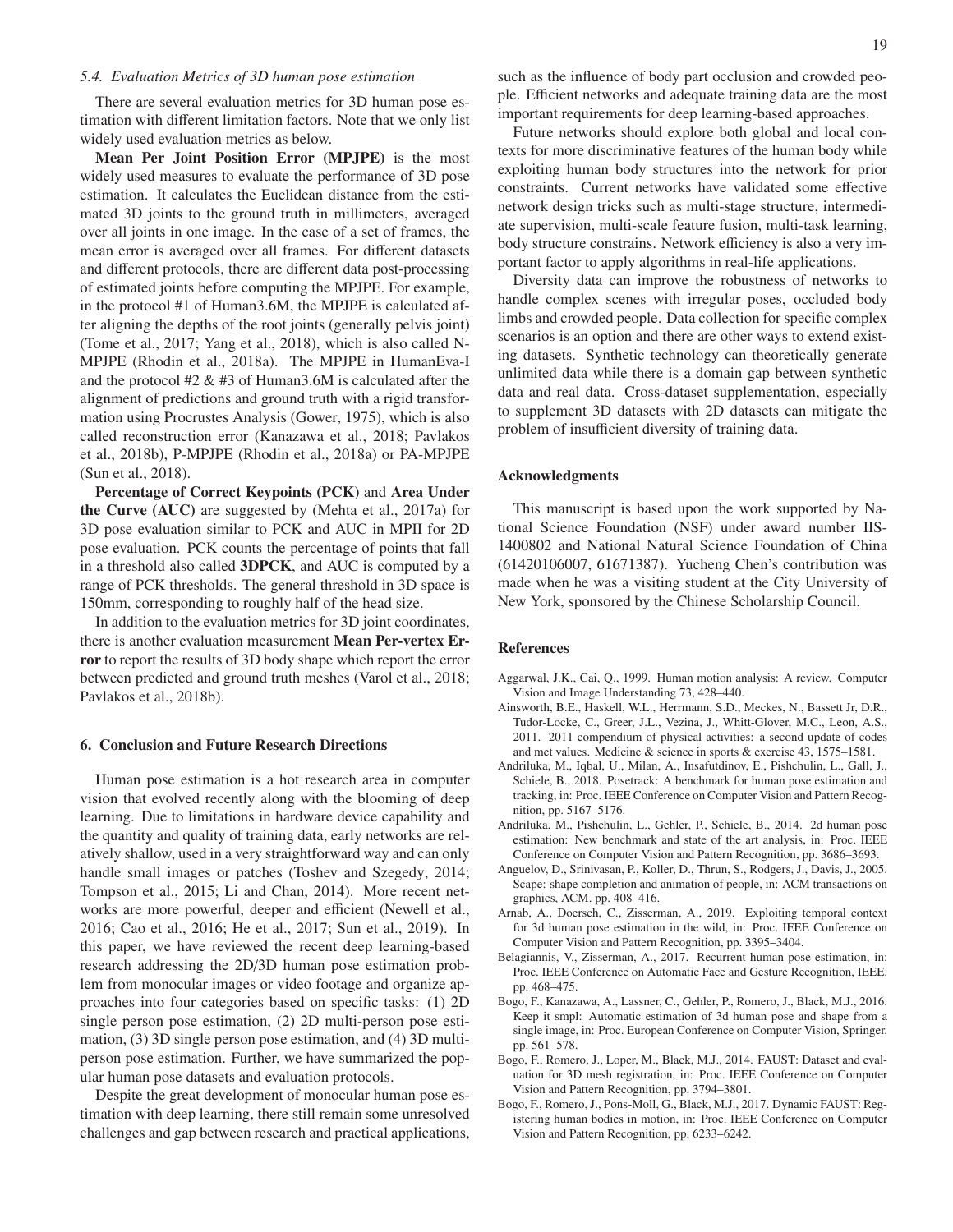- Bourdev, L., Malik, J., 2009. Poselets: Body part detectors trained using 3d human pose annotations, in: Proc. IEEE International Conference on Computer Vision, IEEE. pp. 1365–1372.
- Bulat, A., Tzimiropoulos, G., 2016. Human pose estimation via convolutional part heatmap regression, in: Proc. European Conference on Computer Vision, Springer. pp. 717–732.
- Cao, Z., Simon, T., Wei, S.E., Sheikh, Y., 2016. Realtime multi-person 2d pose estimation using part affinity fields. arXiv preprint arXiv:1611.08050 .
- Carreira, J., Agrawal, P., Fragkiadaki, K., Malik, J., 2016. Human pose estimation with iterative error feedback, in: Proc. IEEE Conference on Computer Vision and Pattern Recognition, pp. 4733–4742.
- Charles, J., Pfister, T., Everingham, M., Zisserman, A., 2014. Automatic and efficient human pose estimation for sign language videos. International Journal of Computer Vision 110, 70–90.
- Charles, J., Pfister, T., Magee, D., Hogg, D., Zisserman, A., 2016. Personalizing human video pose estimation, in: Proc. IEEE Conference on Computer Vision and Pattern Recognition, pp. 3063–3072.
- Chen, C.H., Ramanan, D., 2017. 3d human pose estimation= 2d pose estimation+ matching, in: Proc. IEEE Conference on Computer Vision and Pattern Recognition, pp. 7035–7043.
- Chen, L., Wei, H., Ferryman, J., 2013. A survey of human motion analysis using depth imagery. Pattern Recognition Letters 34, 1995–2006.
- Chen, W., Wang, H., Li, Y., Su, H., Wang, Z., Tu, C., Lischinski, D., Cohen-Or, D., Chen, B., 2016. Synthesizing training images for boosting human 3d pose estimation, in: Proc. IEEE International Conference on 3D Vision, IEEE. pp. 479–488.
- Chen, X., Yuille, A.L., 2014. Articulated pose estimation by a graphical model with image dependent pairwise relations, in: Advances in neural information processing systems, pp. 1736–1744.
- Chen, Y., Shen, C., Wei, X.S., Liu, L., Yang, J., 2017. Adversarial posenet: A structure-aware convolutional network for human pose estimation. CoRR, abs/1705.00389 2.
- Chen, Y., Wang, Z., Peng, Y., Zhang, Z., Yu, G., Sun, J., 2018. Cascaded pyramid network for multi-person pose estimation, in: Proc. IEEE Conference on Computer Vision and Pattern Recognition, pp. 7103–7112.
- Chou, C.J., Chien, J.T., Chen, H.T., 2017. Self adversarial training for human pose estimation. arXiv preprint arXiv:1707.02439 .
- Chu, X., Ouyang, W., Li, H., Wang, X., 2016. Structured feature learning for pose estimation, in: Proc. IEEE Conference on Computer Vision and Pattern Recognition, pp. 4715–4723.
- Chu, X., Yang, W., Ouyang, W., Ma, C., Yuille, A.L., Wang, X., 2017. Multi-context attention for human pose estimation. arXiv preprint arXiv:1702.07432 1.
- Cootes, T.F., Taylor, C.J., Cooper, D.H., Graham, J., 1995. Active shape models-their training and application. Computer Vision and Image Understanding 61, 38–59.
- Dantone, M., Gall, J., Leistner, C., Van Gool, L., 2013. Human pose estimation using body parts dependent joint regressors, in: Proc. IEEE Conference on Computer Vision and Pattern Recognition, pp. 3041–3048.
- Debnath, B., O'Brien, M., Yamaguchi, M., Behera, A., 2018. Adapting mobilenets for mobile based upper body pose estimation, in: Proc. IEEE Conference on Advanced Video and Signal Based Surveillance, pp. 1–6.
- Eichner, M., Ferrari, V., 2010. We are family: Joint pose estimation of multiple persons, in: Proc. European Conference on Computer Vision, Springer. pp. 228–242.
- Eichner, M., Ferrari, V., 2012a. Calvin upper-body detector v1.04. URL: http: //groups.inf.ed.ac.uk/calvin/calvin\_upperbody\_detector/.
- Eichner, M., Ferrari, V., 2012b. Human pose co-estimation and applications. IEEE transactions on pattern analysis and machine intelligence 34, 2282– 2288.
- Eichner, M., Ferrari, V., Zurich, S., 2009. Better appearance models for pictorial structures, in: Proc. British Machine Vision Conference, p. 5.
- Elhayek, A., de Aguiar, E., Jain, A., Thompson, J., Pishchulin, L., Andriluka, M., Bregler, C., Schiele, B., Theobalt, C., 2017. Marconiconvnet-based marker-less motion capture in outdoor and indoor scenes. IEEE transactions on pattern analysis and machine intelligence 39, 501–514.
- Everingham, M., Van Gool, L., Williams, C.K., Winn, J., Zisserman, A., 2010. The pascal visual object classes (voc) challenge. International journal of computer vision 88, 303–338.
- Fabbri, M., Lanzi, F., Calderara, S., Palazzi, A., Vezzani, R., Cucchiara, R., 2018. Learning to detect and track visible and occluded body joints in a virtual world, in: Proc. European Conference on Computer Vision, pp. 430–

446.

- Faessler, M., Mueggler, E., Schwabe, K., Scaramuzza, D., 2014. A monocular pose estimation system based on infrared leds, in: Proc. IEEE International Conference on Robotics and Automation, IEEE. pp. 907–913.
- Fan, X., Zheng, K., Lin, Y., Wang, S., 2015. Combining local appearance and holistic view: Dual-source deep neural networks for human pose estimation. arXiv preprint arXiv:1504.07159 .
- Fang, H., Xie, S., Tai, Y.W., Lu, C., 2017. Rmpe: Regional multi-person pose estimation, in: Proc. IEEE International Conference on Computer Vision, pp. 2334–2343.
- Felzenszwalb, P.F., Huttenlocher, D.P., 2005. Pictorial structures for object recognition. International journal of computer vision 61, 55–79.
- Feng, Z., Xiatian, Z., Mao, Y., 2019. Fast human pose estimation, in: Proc. IEEE Conference on Computer Vision and Pattern Recognition, pp. 1–8.
- Ferrari, V., Marin-Jimenez, M., Zisserman, A., 2008. Progressive search space reduction for human pose estimation, in: Proc. IEEE Conference on Computer Vision and Pattern Recognition, pp. 1–8.
- Gavrila, D.M., 1999. The visual analysis of human movement: A survey. Computer Vision and Image Understanding 73, 82–98.
- Gkioxari, G., Arbelaez, P., Bourdev, L., Malik, J., 2013. Articulated pose estimation using discriminative armlet classifiers, in: Proc. IEEE Conference on Computer Vision and Pattern Recognition, pp. 3342–3349.
- Gkioxari, G., Hariharan, B., Girshick, R., Malik, J., 2014a. R-cnns for pose estimation and action detection. arXiv preprint arXiv:1406.5212 .
- Gkioxari, G., Hariharan, B., Girshick, R., Malik, J., 2014b. Using k-poselets for detecting people and localizing their keypoints, in: Proc. IEEE Conference on Computer Vision and Pattern Recognition, pp. 3582–3589.
- Gkioxari, G., Toshev, A., Jaitly, N., 2016. Chained predictions using convolutional neural networks, in: Proc. European Conference on Computer Vision, Springer. pp. 728–743.
- Gong, W., Zhang, X., Gonzalez, J., Sobral, A., Bouwmans, T., Tu, C., Zahzah, ` E.h., 2016. Human pose estimation from monocular images: A comprehensive survey. Sensors 16, 1966.
- Gower, J.C., 1975. Generalized procrustes analysis. Psychometrika 40, 33–51.

Güler, R.A., Neverova, N., Kokkinos, I., 2018. Densepose: Dense human pose estimation in the wild, in: Proc. IEEE Conference on Computer Vision and Pattern Recognition, pp. 7297–7306.

- Hasler, N., Stoll, C., Sunkel, M., Rosenhahn, B., Seidel, H.P., 2009. A statistical model of human pose and body shape, in: Computer Graphics Forum, Wiley Online Library. pp. 337–346.
- He, K., Gkioxari, G., Dollár, P., Girshick, R., 2017. Mask r-cnn, in: Proc. IEEE International Conference on Computer Vision, IEEE. pp. 2980–2988.
- Holte, M.B., Tran, C., Trivedi, M.M., Moeslund, T.B., 2012. Human pose estimation and activity recognition from multi-view videos: Comparative explorations of recent developments. IEEE Journal of selected topics in signal processing 6, 538–552.
- Howard, A.G., Zhu, M., Chen, B., Kalenichenko, D., Wang, W., Weyand, T., Andreetto, M., Adam, H., 2017. Mobilenets: Efficient convolutional neural networks for mobile vision applications. arXiv preprint arXiv:1704.04861 .
- Hu, W., Tan, T., Wang, L., Maybank, S., 2004. A survey on visual surveillance of object motion and behaviors. IEEE Transactions on Systems, Man, and Cybernetics, Part C (Applications and Reviews) 34, 334–352.
- Huang, S., Gong, M., Tao, D., 2017. A coarse-fine network for keypoint localization, in: Proc. IEEE International Conference on Computer Vision, pp. 3028–3037.
- INRIA4D, accessed on 2019. URL: http://4drepository.inrialpes. fr.
- Insafutdinov, E., Andriluka, M., Pishchulin, L., Tang, S., Levinkov, E., Andres, B., Schiele, B., 2017. Arttrack: Articulated multi-person tracking in the wild, in: Proc. IEEE Conference on Computer Vision and Pattern Recognition, pp. 6457–6465.
- Insafutdinov, E., Pishchulin, L., Andres, B., Andriluka, M., Schiele, B., 2016. Deepercut: A deeper, stronger, and faster multi-person pose estimation model, in: Proc. European Conference on Computer Vision, Springer. pp. 34–50.
- Ionescu, C., Papava, D., Olaru, V., Sminchisescu, C., 2014. Human3.6m: Large scale datasets and predictive methods for 3d human sensing in natural environments. IEEE Transactions on Pattern Analysis and Machine Intelligence 36, 1325–1339.
- Iqbal, U., Gall, J., 2016. Multi-person pose estimation with local joint-toperson associations, in: Proc. European Conference on Computer Vision, Springer. pp. 627–642.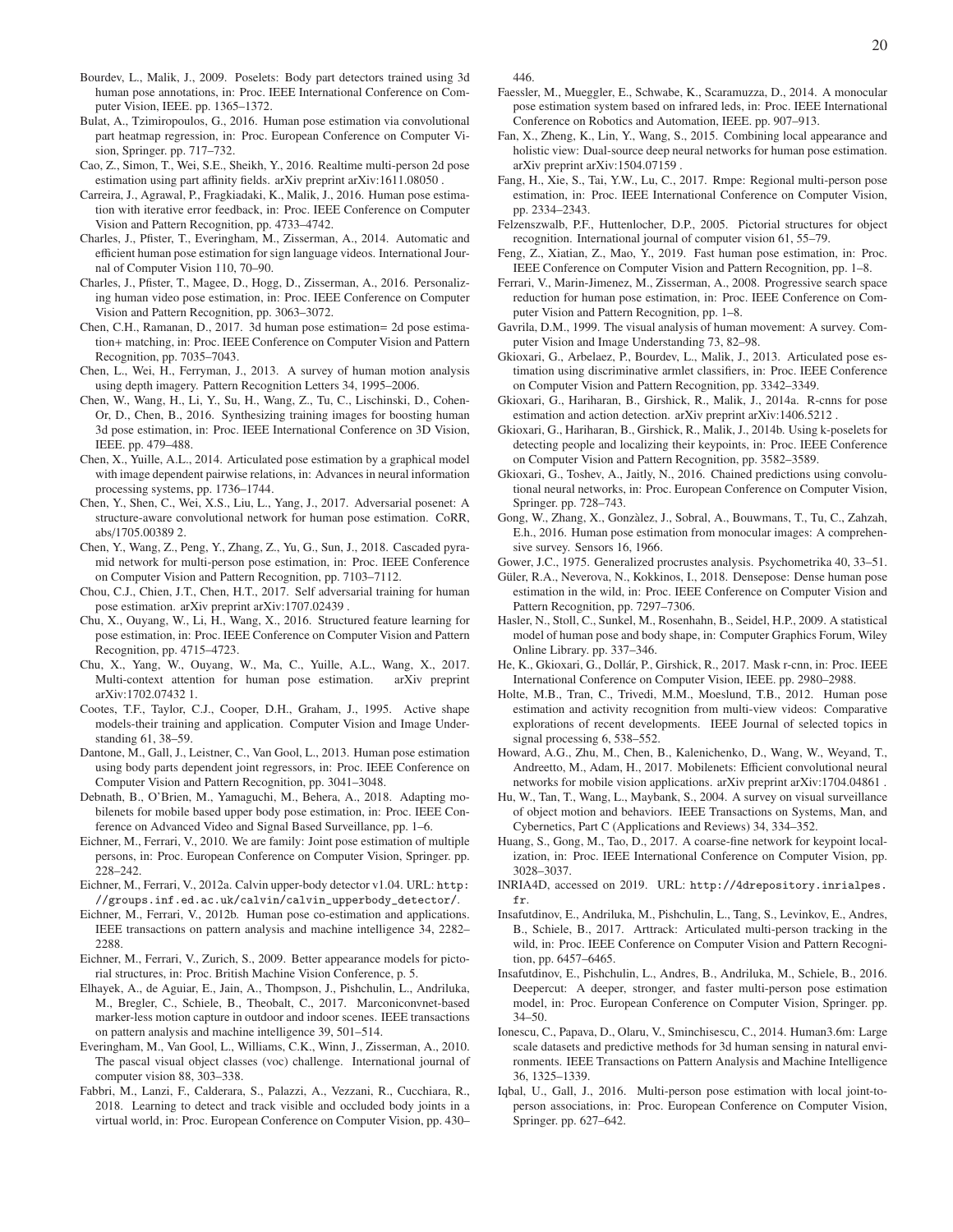- Iqbal, U., Milan, A., Gall, J., 2016. Posetrack: Joint multi-person pose estimation and tracking. arXiv:1611.07727 .
- Jaderberg, M., Simonyan, K., Zisserman, A., et al., 2015. Spatial transformer networks, in: Advances in neural information processing systems, pp. 2017– 2025.
- Jain, A., Tompson, J., Andriluka, M., Taylor, G.W., Bregler, C., 2013. Learning human pose estimation features with convolutional networks. arXiv preprint arXiv:1312.7302 .
- Jain, A., Tompson, J., LeCun, Y., Bregler, C., 2014. Modeep: A deep learning framework using motion features for human pose estimation, in: Proc. Asian conference on computer vision, Springer. pp. 302–315.
- Jhuang, H., Gall, J., Zuffi, S., Schmid, C., Black, M.J., 2013. Towards understanding action recognition, in: Proc. IEEE International Conference on Computer Vision, pp. 3192–3199.
- Jhuang, H., Garrote, H., Poggio, E., Serre, T., Hmdb, T., 2011. A large video database for human motion recognition, in: Proc. IEEE International Conference on Computer Vision, p. 6.
- Ji, X., Liu, H., 2010. Advances in view-invariant human motion analysis: A review. IEEE Transactions on Systems, Man, and Cybernetics, Part C (Applications and Reviews) 40, 13–24.
- Johnson, S., Everingham, M., 2010. Clustered pose and nonlinear appearance models for human pose estimation, in: Proc. British Machine Vision Conference, p. 5.
- Johnson, S., Everingham, M., 2011. Learning effective human pose estimation from inaccurate annotation, in: Proc. IEEE Conference on Computer Vision and Pattern Recognition, pp. 1465–1472.
- Joo, H., Simon, T., Li, X., Liu, H., Tan, L., Gui, L., Banerjee, S., Godisart, T.S., Nabbe, B., Matthews, I., Kanade, T., Nobuhara, S., Sheikh, Y., 2017. Panoptic studio: A massively multiview system for social interaction capture. IEEE Transactions on Pattern Analysis and Machine Intelligence 41, 190–204.
- Joo, H., Simon, T., Sheikh, Y., 2018. Total capture: A 3d deformation model for tracking faces, hands, and bodies, in: Proc. IEEE Conference on Computer Vision and Pattern Recognition, pp. 8320–8329.
- Ju, S.X., Black, M.J., Yacoob, Y., 1996. Cardboard people: A parameterized model of articulated image motion, in: Proc. IEEE Conference on Automatic Face and Gesture Recognition, pp. 38–44.
- Kanazawa, A., Black, M.J., Jacobs, D.W., Malik, J., 2018. End-to-end recovery of human shape and pose, in: Proc. IEEE Conference on Computer Vision and Pattern Recognition, pp. 7122–7131.
- Ke, L., Chang, M.C., Qi, H., Lyu, S., 2018. Multi-scale structure-aware network for human pose estimation. arXiv preprint arXiv:1803.09894 .
- Kinect, accessed on 2019. URL: https://developer.microsoft.com/ en-us/windows/kinect.
- Kocabas, M., Karagoz, S., Akbas, E., 2018. Multiposenet: Fast multi-person pose estimation using pose residual network, in: Proc. European Conference on Computer Vision, Springer. pp. 437–453.
- Kreiss, S., Bertoni, L., Alahi, A., 2019. Pifpaf: Composite fields for human pose estimation, in: Proc. IEEE Conference on Computer Vision and Pattern Recognition, pp. 11977–11986.
- Krizhevsky, A., Sutskever, I., Hinton, G.E., 2012. Imagenet classification with deep convolutional neural networks, in: Advances in neural information processing systems, pp. 1097–1105.
- Lassner, C., Romero, J., Kiefel, M., Bogo, F., Black, M.J., Gehler, P.V., 2017. Unite the people: Closing the loop between 3d and 2d human representations, in: Proc. IEEE Conference on Computer Vision and Pattern Recognition, pp. 4704–4713.
- Li, B., Chen, H., Chen, Y., Dai, Y., He, M., 2017a. Skeleton boxes: Solving skeleton based action detection with a single deep convolutional neural network, in: Proc. IEEE International Conference on Multimedia and Expo Workshops, pp. 613–616.
- Li, B., Dai, Y., Cheng, X., Chen, H., Lin, Y., He, M., 2017b. Skeleton based action recognition using translation-scale invariant image mapping and multiscale deep cnn, in: Proc. IEEE International Conference on Multimedia and Expo Workshops, pp. 601–604.
- Li, B., Dai, Y., He, M., 2018a. Monocular depth estimation with hierarchical fusion of dilated cnns and soft-weighted-sum inference. Pattern Recognition 83, 328–339.
- Li, B., He, M., Dai, Y., Cheng, X., Chen, Y., 2018b. 3d skeleton based action recognition by video-domain translation-scale invariant mapping and multiscale dilated cnn. Multimedia Tools and Applications 77, 22901–22921.
- Li, B., Shen, C., Dai, Y., Hengel, A., He, M., 2015a. Depth and surface normal

estimation from monocular images using regression on deep features and hierarchical crfs, in: Proc. IEEE Conference on Computer Vision and Pattern Recognition, pp. 1119–1127.

- Li, C., Lee, G.H., 2019. Generating multiple hypotheses for 3d human pose estimation with mixture density network, in: Proc. IEEE Conference on Computer Vision and Pattern Recognition, pp. 9887–9895.
- Li, L., Fei-fei, L., 2007. What, where and who? classifying events by scene and object recognition, in: Proc. IEEE International Conference on Computer Vision, p. 6.
- Li, S., Chan, A.B., 2014. 3d human pose estimation from monocular images with deep convolutional neural network, in: Proc. Asian Conference on Computer Vision, Springer. pp. 332–347.
- Li, S., Liu, Z.Q., Chan, A.B., 2014. Heterogeneous multi-task learning for human pose estimation with deep convolutional neural network, in: Proc. IEEE Conference on Computer Vision and Pattern Recognition Workshops, pp. 482–489.
- Li, S., Zhang, W., Chan, A.B., 2015b. Maximum-margin structured learning with deep networks for 3d human pose estimation, in: Proc. IEEE International Conference on Computer Vision, pp. 2848–2856.
- Li, Z., Dekel, T., Cole, F., Tucker, R., Snavely, N., Liu, C., Freeman, W., 2019. Learning the depths of moving people by watching frozen , 4521–4530.
- Lifshitz, I., Fetaya, E., Ullman, S., 2016. Human pose estimation using deep consensus voting, in: Proc. European Conference on Computer Vision, Springer. pp. 246–260.
- Lin, T.Y., Dollár, P., Girshick, R., He, K., Hariharan, B., Belongie, S., 2017. Feature pyramid networks for object detection, in: Proc. IEEE Conference on Computer Vision and Pattern Recognition, pp. 2117–2125.
- Lin, T.Y., Maire, M., Belongie, S., Hays, J., Perona, P., Ramanan, D., Dollár, P., Zitnick, C.L., 2014. Microsoft coco: Common objects in context, in: Proc. European Conference on Computer Vision, Springer. pp. 740–755.
- Liu, Z., Zhu, J., Bu, J., Chen, C., 2015. A survey of human pose estimation: the body parts parsing based methods. Journal of Visual Communication and Image Representation 32, 10–19.
- Long, J., Shelhamer, E., Darrell, T., 2015. Fully convolutional networks for semantic segmentation, in: Proc. IEEE Conference on Computer Vision and Pattern Recognition, pp. 3431–3440.
- Loper, M., Mahmood, N., Romero, J., Pons-Moll, G., Black, M.J., 2015. Smpl: A skinned multi-person linear model. ACM Transactions on Graphics 34, 248.
- Luo, Y., Ren, J., Wang, Z., Sun, W., Pan, J., Liu, J., Pang, J., Lin, L., 2018. Lstm pose machines, in: Proc. IEEE Conference on Computer Vision and Pattern Recognition, pp. 5207–5215.
- Luvizon, D.C., Picard, D., Tabia, H., 2018. 2d/3d pose estimation and action recognition using multitask deep learning, in: Proc. IEEE Conference on Computer Vision and Pattern Recognition, pp. 5137–5146.
- Luvizon, D.C., Tabia, H., Picard, D., 2017. Human pose regression by combining indirect part detection and contextual information. arXiv preprint arXiv:1710.02322 .
- Mahmood, N., Ghorbani, N., Troje, N.F., Pons-Moll, G., Black, M.J., 2019. Amass: Archive of motion capture as surface shapes. arXiv preprint arXiv:1904.03278 .
- von Marcard, T., Henschel, R., Black, M.J., Rosenhahn, B., Pons-Moll, G., 2018. Recovering accurate 3d human pose in the wild using imus and a moving camera, in: Proc. European Conference on Computer Vision, pp. 601–617.
- von Marcard, T., Pons-Moll, G., Rosenhahn, B., 2016. Human pose estimation from video and imus. IEEE transactions on pattern analysis and machine intelligence 38, 1533–1547.
- Martinez, J., Hossain, R., Romero, J., Little, J.J., 2017. A simple yet effective baseline for 3d human pose estimation, in: Proc. IEEE International Conference on Computer Vision, pp. 2640–2649.
- Mehta, D., Rhodin, H., Casas, D., Fua, P., Sotnychenko, O., Xu, W., Theobalt, C., 2017a. Monocular 3d human pose estimation in the wild using improved cnn supervision, in: Proc. IEEE International Conference on 3D Vision, IEEE. pp. 506–516.
- Mehta, D., Sotnychenko, O., Mueller, F., Xu, W., Elgharib, M., Fua, P., Seidel, H.P., Rhodin, H., Pons-Moll, G., Theobalt, C., 2019. Xnect: Realtime multi-person 3d human pose estimation with a single rgb camera. arXiv:1907.00837 .
- Mehta, D., Sotnychenko, O., Mueller, F., Xu, W., Sridhar, S., Pons-Moll, G., Theobalt, C., 2017b. Single-shot multi-person 3d body pose estimation from monocular rgb input. arXiv preprint arXiv:1712.03453 .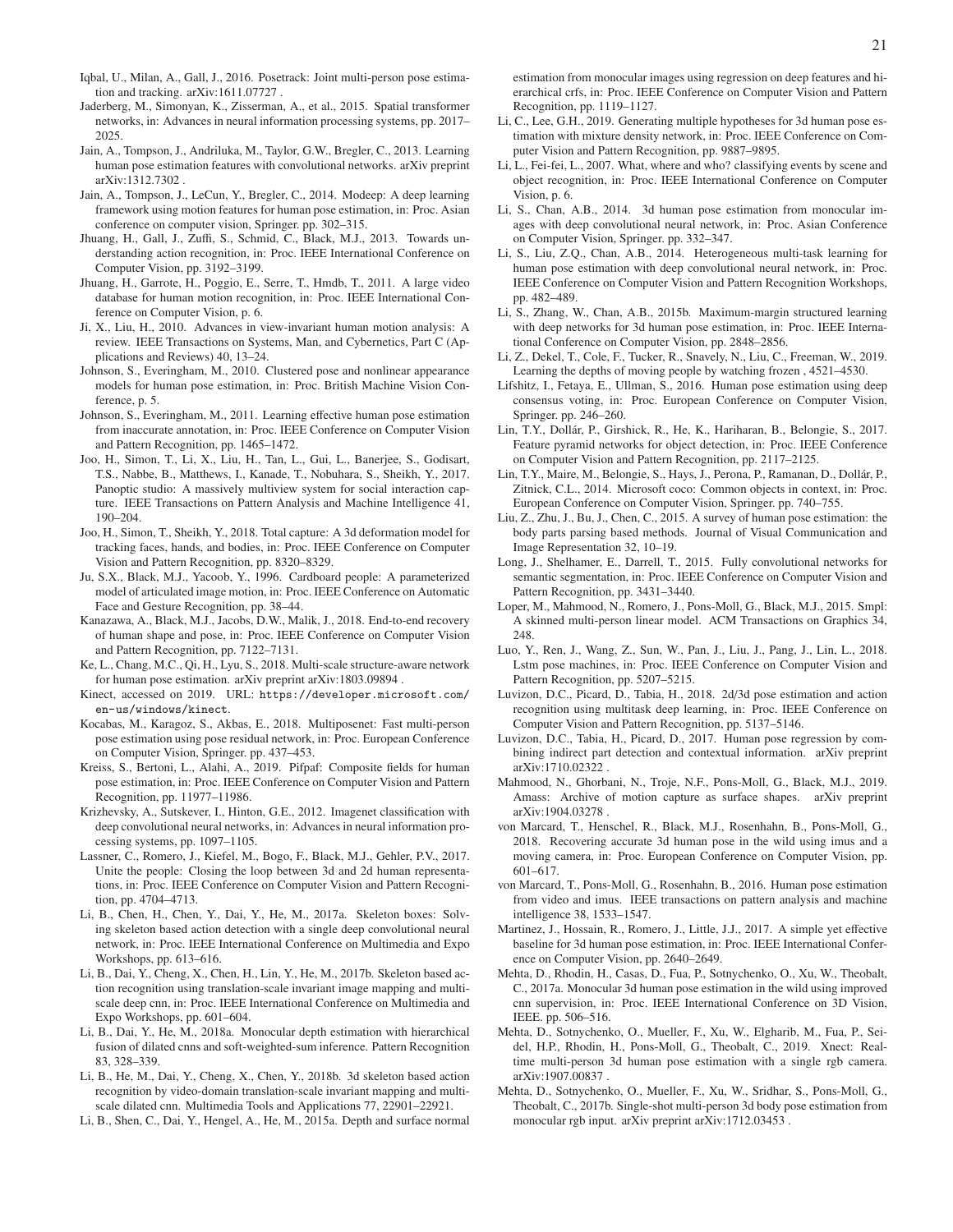- Mehta, D., Sridhar, S., Sotnychenko, O., Rhodin, H., Shafiei, M., Seidel, H.P., Xu, W., Casas, D., Theobalt, C., 2017c. Vnect: Real-time 3d human pose estimation with a single rgb camera. ACM Transactions on Graphics 36, 44.
- Meredith, M., Maddock, S., et al., 2001. Motion capture file formats explained. Department of Computer Science, University of Sheffield 211, 241–244.
- Moeslund, T.B., Granum, E., 2001. A survey of computer vision-based human motion capture. Computer Vision and Image Understanding 81, 231–268.
- Moeslund, T.B., Hilton, A., Krüger, V., 2006. A survey of advances in visionbased human motion capture and analysis. Computer Vision and Image Understanding 104, 90–126.
- Moeslund, T.B., Hilton, A., Krüger, V., Sigal, L., 2011. Visual analysis of humans. Springer.
- Moon, G., Chang, J.Y., Lee, K.M., 2019. Posefix: Model-agnostic general human pose refinement network, in: Proc. IEEE Conference on Computer Vision and Pattern Recognition, pp. 7773–7781.
- Moreno-Noguer, F., 2017. 3d human pose estimation from a single image via distance matrix regression, in: Proc. IEEE Conference on Computer Vision and Pattern Recognition, pp. 1561–1570.
- Newell, A., Huang, Z., Deng, J., 2017. Associative embedding: End-to-end learning for joint detection and grouping, in: Advances in Neural Information Processing Systems, pp. 2277–2287.
- Newell, A., Yang, K., Deng, J., 2016. Stacked hourglass networks for human pose estimation, in: Proc. European Conference on Computer Vision, Springer. pp. 483–499.
- Nibali, A., He, Z., Morgan, S., Prendergast, L., 2018. Numerical coordinate regression with convolutional neural networks. arXiv preprint arXiv:1801.07372 .
- Nie, B.X., Wei, P., Zhu, S.C., 2017. Monocular 3d human pose estimation by predicting depth on joints, in: Proc. IEEE International Conference on Computer Vision, pp. 3447–3455.
- Nie, X., Feng, J., Xing, J., Yan, S., 2018. Pose partition networks for multiperson pose estimation, in: Proc. European Conference on Computer Vision, pp. 684–699.
- Ning, G., Zhang, Z., He, Z., 2018. Knowledge-guided deep fractal neural networks for human pose estimation. IEEE Transactions on Multimedia 20, 1246–1259.
- Omran, M., Lassner, C., Pons-Moll, G., Gehler, P., Schiele, B., 2018. Neural body fitting: Unifying deep learning and model based human pose and shape estimation, in: Proc. IEEE International Conference on 3D Vision, IEEE. pp. 484–494.
- Ouyang, W., Chu, X., Wang, X., 2014. Multi-source deep learning for human pose estimation, in: Proc. IEEE Conference on Computer Vision and Pattern Recognition, pp. 2329–2336.
- Papandreou, G., Zhu, T., Chen, L.C., Gidaris, S., Tompson, J., Murphy, K., 2018. Personlab: Person pose estimation and instance segmentation with a bottom-up, part-based, geometric embedding model. arXiv preprint arXiv:1803.08225 .
- Papandreou, G., Zhu, T., Kanazawa, N., Toshev, A., Tompson, J., Bregler, C., Murphy, K., 2017. Towards accurate multi-person pose estimation in the wild, in: Proc. IEEE Conference on Computer Vision and Pattern Recognition, pp. 4903–4911.
- Pavlakos, G., Zhou, X., Daniilidis, K., 2018a. Ordinal depth supervision for 3d human pose estimation. arXiv preprint arXiv:1805.04095.
- Pavlakos, G., Zhou, X., Derpanis, K.G., Daniilidis, K., 2017. Coarse-to-fine volumetric prediction for single-image 3d human pose, in: Proc. IEEE Conference on Computer Vision and Pattern Recognition, pp. 1263–1272.
- Pavlakos, G., Zhu, L., Zhou, X., Daniilidis, K., 2018b. Learning to estimate 3d human pose and shape from a single color image. arXiv preprint arXiv:1805.04092 .
- Peng, X., Tang, Z., Yang, F., Feris, R.S., Metaxas, D., 2018. Jointly optimize data augmentation and network training: Adversarial data augmentation in human pose estimation, in: Proc. IEEE Conference on Computer Vision and Pattern Recognition, pp. 2226–2234.
- Perez-Sala, X., Escalera, S., Angulo, C., Gonzalez, J., 2014. A survey on model based approaches for 2d and 3d visual human pose recovery. Sensors 14, 4189–4210.
- Pfister, T., Charles, J., Zisserman, A., 2015. Flowing convnets for human pose estimation in videos, in: Proc. IEEE International Conference on Computer Vision, pp. 1913–1921.
- Pfister, T., Simonyan, K., Charles, J., Zisserman, A., 2014. Deep convolutional neural networks for efficient pose estimation in gesture videos, in: Proc. Asian Conference on Computer Vision, Springer. pp. 538–552.
- Pishchulin, L., Insafutdinov, E., Tang, S., Andres, B., Andriluka, M., Gehler, P.V., Schiele, B., 2016. Deepcut: Joint subset partition and labeling for multi person pose estimation, in: Proc. IEEE Conference on Computer Vision and Pattern Recognition, pp. 4929–4937.
- Pons-Moll, G., Romero, J., Mahmood, N., Black, M.J., 2015. Dyna: A model of dynamic human shape in motion. ACM Transactions on Graphics 34, 120.
- Popa, A.I., Zanfir, M., Sminchisescu, C., 2017. Deep multitask architecture for integrated 2d and 3d human sensing, in: Proc. IEEE Conference on Computer Vision and Pattern Recognition, pp. 4714–4723.
- Poppe, R., 2007. Vision-based human motion analysis: An overview. Computer Vision and Image Understanding 108, 4–18.
- Qammaz, A., Argyros, A., 2019. Mocapnet: Ensemble of snn encoders for 3d human pose estimation in rgb images, in: Proc. British Machine VIsion Conference.
- Rafi, U., Leibe, B., Gall, J., Kostrikov, I., 2016. An efficient convolutional network for human pose estimation, in: Proc. British Machine Vision Conference, p. 2.
- Ramakrishna, V., Munoz, D., Hebert, M., Bagnell, J.A., Sheikh, Y., 2014. Pose machines: Articulated pose estimation via inference machines, in: Proc. European Conference on Computer Vision, Springer. pp. 33–47.
- Ren, S., He, K., Girshick, R., Sun, J., 2015. Faster r-cnn: Towards real-time object detection with region proposal networks, in: Advances in neural information processing systems, pp. 91–99.
- Rhodin, H., Salzmann, M., Fua, P., 2018a. Unsupervised geometry-aware representation for 3d human pose estimation. arXiv:1804.01110 .
- Rhodin, H., Spörri, J., Katircioglu, I., Constantin, V., Meyer, F., Müller, E., Salzmann, M., Fua, P., 2018b. Learning monocular 3d human pose estimation from multi-view images, in: Proc. IEEE Conference on Computer Vision and Pattern Recognition, pp. 8437–8446.
- Rogez, G., Weinzaepfel, P., Schmid, C., 2017. Lcr-net: Localizationclassification-regression for human pose, in: Proc. IEEE Conference on Computer Vision and Pattern Recognition, pp. 3433–3441.
- Rohrbach, M., Amin, S., Andriluka, M., Schiele, B., 2012. A database for fine grained activity detection of cooking activities, in: Proc. IEEE Conference on Computer Vision and Pattern Recognition, pp. 1194–1201.
- Sapp, B., Taskar, B., 2013. Modec: Multimodal decomposable models for human pose estimation, in: Proc. IEEE Conference on Computer Vision and Pattern Recognition, pp. 3674–3681.
- Sapp, B., Weiss, D., Taskar, B., 2011. Parsing human motion with stretchable models, in: Proc. IEEE Conference on Computer Vision and Pattern Recognition, pp. 1281–1288.
- Sarafianos, N., Boteanu, B., Ionescu, B., Kakadiaris, I.A., 2016. 3d human pose estimation: A review of the literature and analysis of covariates. Computer Vision and Image Understanding 152, 1–20.
- Shahroudy, A., Liu, J., Ng, T.T., Wang, G., 2016. Ntu rgb+ d: A large scale dataset for 3d human activity analysis, in: Proc. IEEE Conference on Computer Vision and Pattern Recognition, pp. 1010–1019.
- Shotton, J., Girshick, R., Fitzgibbon, A., Sharp, T., Cook, M., Finocchio, M., Moore, R., Kohli, P., Criminisi, A., Kipman, A., et al., 2012. Efficient human pose estimation from single depth images. IEEE transactions on pattern analysis and machine intelligence 35, 2821–2840.
- Sidenbladh, H., De la Torre, F., Black, M.J., 2000. A framework for modeling the appearance of 3d articulated figures, in: Proc. IEEE Conference on Automatic Face and Gesture Recognition, IEEE. pp. 368–375.
- Sigal, L., Balan, A.O., Black, M.J., 2010. Humaneva: Synchronized video and motion capture dataset and baseline algorithm for evaluation of articulated human motion. International journal of computer vision 87, 4.
- Sminchisescu, C., 2008. 3d human motion analysis in monocular video: techniques and challenges, in: Human Motion. Springer, pp. 185–211.
- Sun, K., Xiao, B., Liu, D., Wang, J., 2019. Deep high-resolution representation learning for human pose estimation, in: Proc. IEEE Conference on Computer Vision and Pattern Recognition.
- Sun, X., Shang, J., Liang, S., Wei, Y., 2017. Compositional human pose regression, in: Proc. IEEE International Conference on Computer Vision, p. 7.
- Sun, X., Xiao, B., Wei, F., Liang, S., Wei, Y., 2018. Integral human pose regression, in: Proc. European Conference on Computer Vision, pp. 529– 545.
- Szegedy, C., Vanhoucke, V., Ioffe, S., Shlens, J., Wojna, Z., 2016. Rethinking the inception architecture for computer vision, in: Proc. IEEE Conference on Computer Vision and Pattern Recognition, pp. 2818–2826.
- Tan, J., Budvytis, I., Cipolla, R., 2017. Indirect deep structured learning for